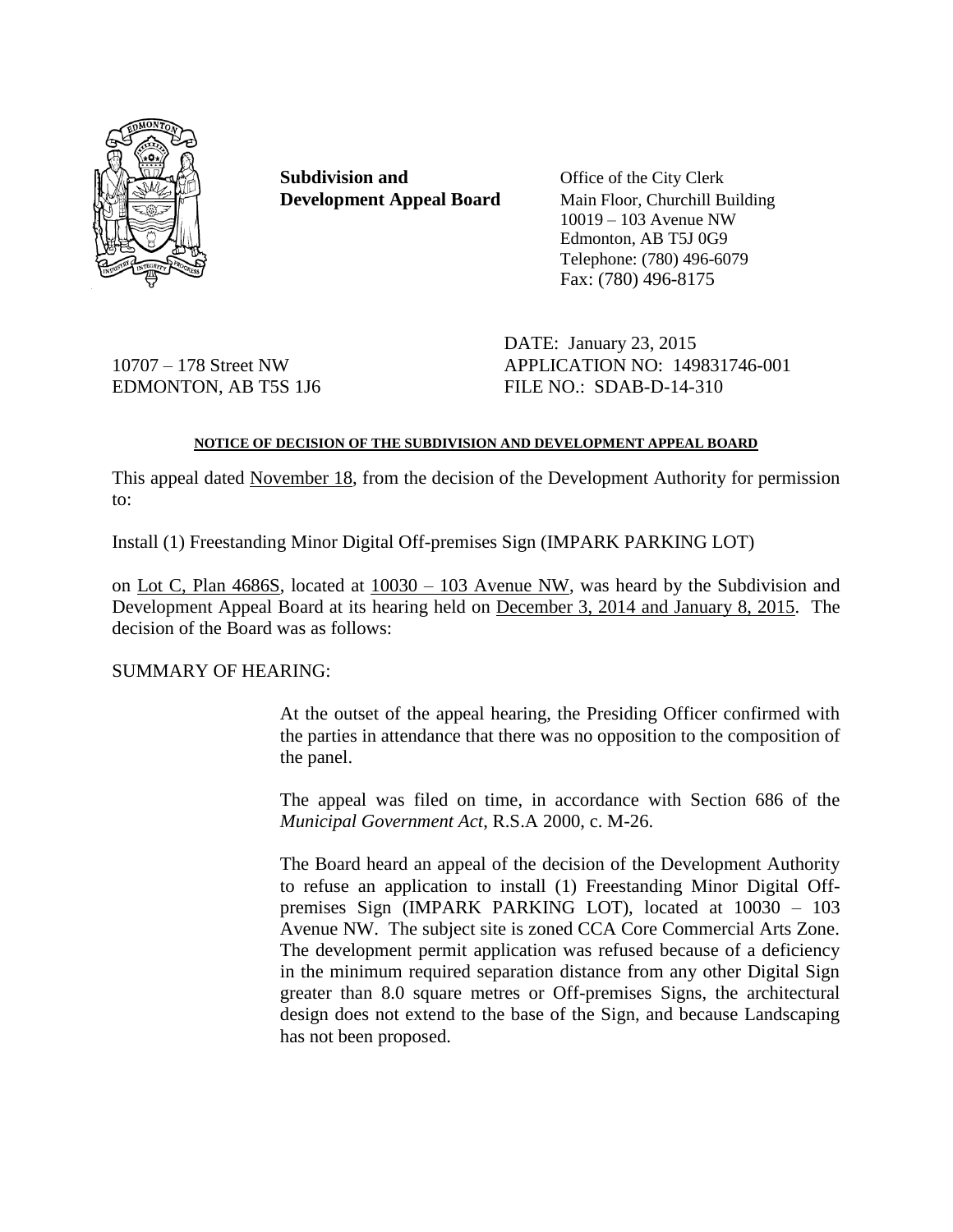The Board notes that a written submission was received from the Development Authority on November 25, 2014, a copy of which is on file.

The Board heard from Mr. James Murphy, Legal Counsel for the Appellant, Pattison Outdoor Advertising, who provided a detailed written submission, including photographs and excerpts from the Edmonton Zoning Bylaw, marked Exhibit "A". Mr. Murphy referenced his written submission and provided the following information in support of the appeal:

- 1. Digital Signs are a listed Use in the CCA Core Commercial Arts Zone because they provide a more vibrant appearance and are more attractive than Freestanding billboard Signs which are not permitted.
- 2. The use of the term "freestanding" is simply a descriptor for the proposed Sign. The Development Officer acknowledged this in the second paragraph of the reasons for refusal by not capitalizing "freestanding".
- 3. Per Schedule 59F.1 of the Edmonton Zoning Bylaw, the zones involved are business zones that encourage the use of Signs.
- 4. Schedule 59F.3(6)(a) states Digital Signs are prohibited in the civic centre area bounded by 105 Avenue to the north, the North Saskatchewan River Valley to the south, 97 Street to the east, and 100 Street to the west. The proposed Sign is located outside of this area.
- 5. The proposed Sign is approximately 27 square metres in size which is half of the maximum allowable Sign Area.
- 6. Separation distance was the principal reason for refusal and it was not valid because each of the three Signs cited as within the required separation distance was either being taken down by the Appellant or in place illegally.
- 7. A Digital Sign owned by the Appellant has already been removed from its former location in the nearby Staples site.
- 8. Two of the existing three Signs located within the minimum required separation distance do not have valid development permits and he believes they will be removed.
- 9. The third Sign cited by the Development Officer is an existing Fascia Sign owned by the Appellant situated on a City building. It will be removed if the proposed Sign is approved.
- 10. Further, an existing advertising kiosk on the subject site is owned by the Appellant will also be removed if the proposed sign is approved.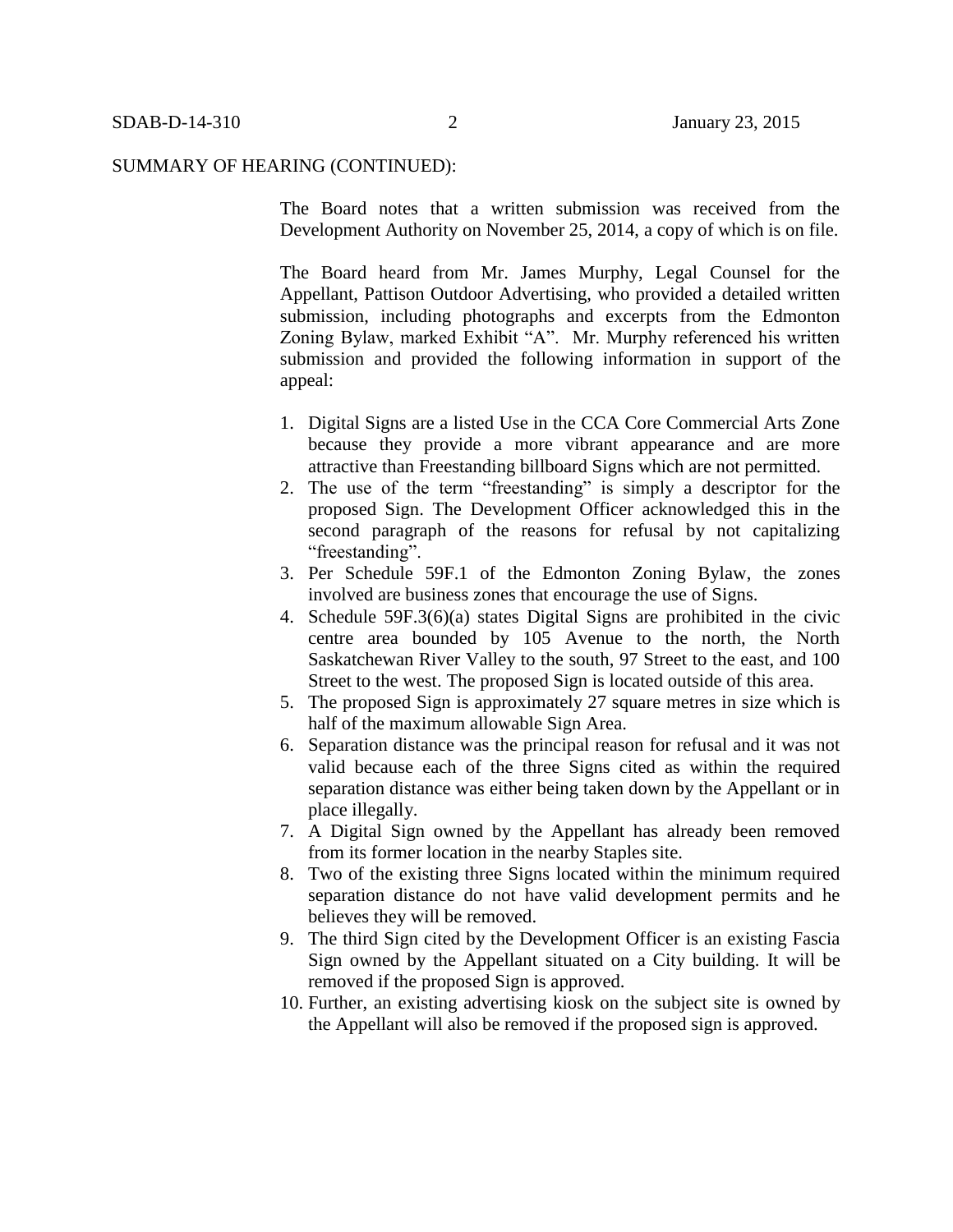- 11. In effect, the proposed Sign will replace five old Signs and will comply more closely with the requirements of the City.
- 12. The proposed Sign will be located on a corner. Transportation Services has reviewed it and the required cone of vision and has no objection subject to the imposition of several conditions. Pattison Outdoor Advertising is amenable to those conditions.
- 13. Regarding Landscaping, the pole of the proposed Sign will be clad entirely to the base and will be more attractive than what currently exists.
- 14. The subject site is not located within close proximity to a residential zone.
- 15. If approved, the permit will be time limited to five years which will allow a review if the situation changes.
- 16. The General Purpose of Section 55.1 of the Edmonton Zoning Bylaw states that the intent of Landscaping regulations is to contribute to a reasonable standard of liveability and appearance for developments, from the initial placement of the Landscaping through to its mature state, to provide a positive overall image for Edmonton and to encourage good environmental stewardship. The Appellant's proposal is reasonable with respect to Landscaping.
- 17. The proposed development as depicted in the rendering in the photos at Tab 9 complies with the Landscaping regulations in Sections 55.1 and 55.2(1) and the Landscaping definition under Section 6.1(55), specifically subsection (c).
- 18. In his opinion, a condition requiring the provision of Landscaping under Section 55.2(2) was not appropriate. Section 55.2(2) does not apply because the proposed development, a sign, will not substantially enlarge or increase the existing development, a vacant parking lot.
- 19. He reiterated that the list of Uses in the CCA Zone infers that Signs are suitable developments in this Zone.
- Mr. Murphy provided the following responses to questions:
- 1. Five existing Signs, including billboard Signs, will be removed if the proposed Sign is approved.
- 2. The proposed Sign is a replacement for the Digital Sign that was recently removed from the site of the previous Staples building.
- 3. Any of the existing Signs that are controlled by Pattison Outdoor Advertising will be removed immediately.
- 4. The proposed Sign will be serviced by underground power.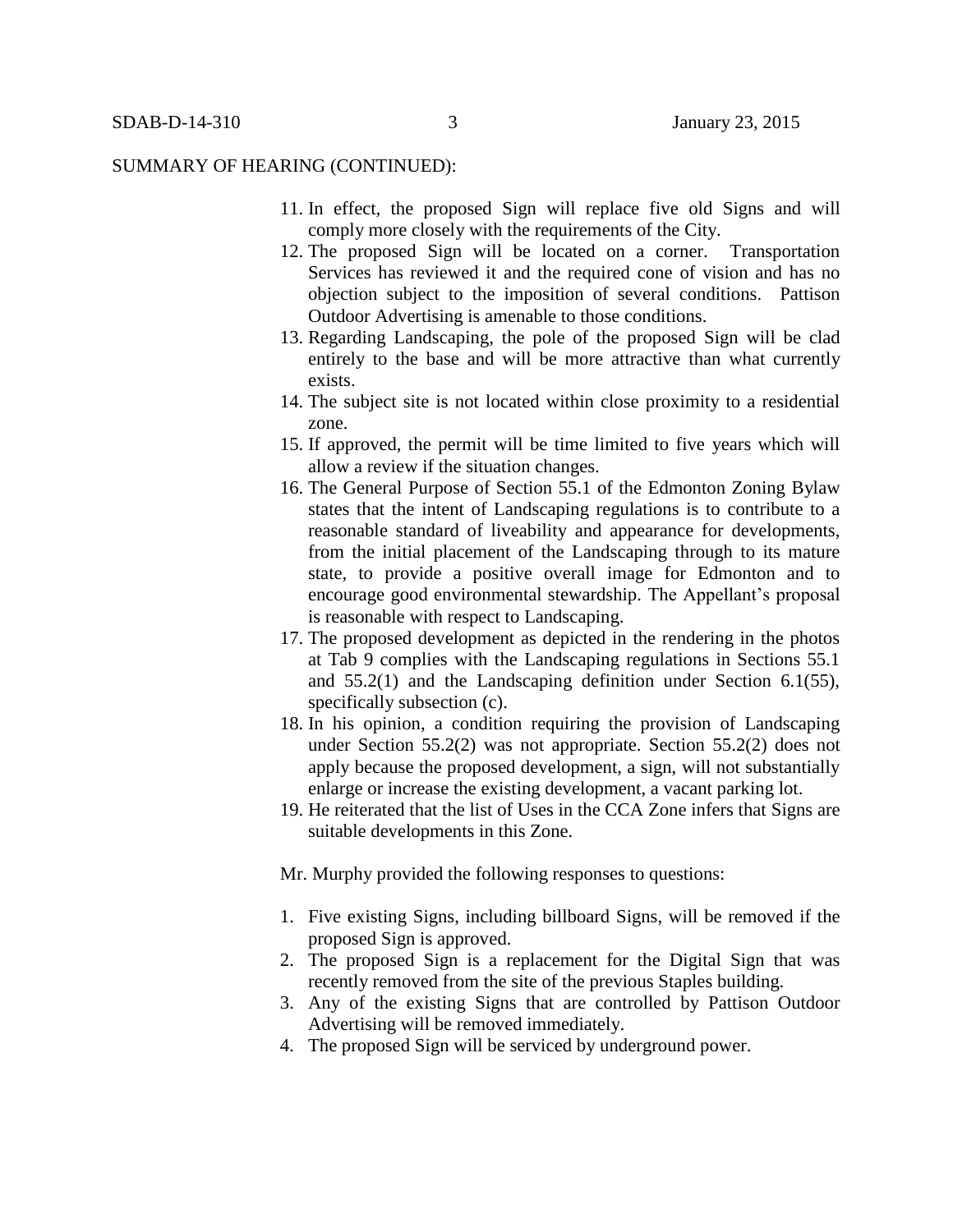- 5. The Digital Sign that was located on the Staples site was approved prior to the revisions made to the Edmonton Zoning Bylaw and was subject to the regulations for billboard Signs in place at the time of its approval.
- 6. Pattison Outdoor Advertising is amenable to the imposition of a condition requiring that the entire pole be cladded for 360 degrees with a brushed aluminum type finish, similar to the drawing at Tab 9.
- 7. His client is also amenable to the imposition of a condition requiring the removal of the existing kiosk Sign and the Fascia Off-premises Sign on a neighbouring City building.
- 8. The proposed Sign with cladding would comply with the advisement referencing Section 4.3.9 of the Capital City Downtown Plan contained in the Permit Refusal by the Development Officer.

The Board then heard from Ms. Noorman, representing the Sustainable Development Department, who provided the following information:

- 1. Pursuant to Section 910.5, Minor Digital Off-premises Signs are a Discretionary Use in the CCA Core Commercial Arts Zone.
- 2. As neither Freestanding On-premises Signs, nor Freestanding Offpremises Signs, are listed Uses in the CCA Zone, no Freestanding Digital Signs or Freestanding non-Digital Signs are permitted in the zone. The proposed development is simply not a listed Use in this Zone.
- 3. All three descriptors (Digital, Off-premises and Freestanding) must be listed Uses in the Zone.
- 4. Schedule 59F.3 does distinguish between Freestanding Signs and Fascia signs.
- 5. The definition for a "Minor Digital Off-premises Sign" does not include "Freestanding Signs".
- 6. Fascia On-premises Signs and Fascia Off-premises Signs are listed Uses in this Zone. Therefore, a "Minor Digital Fascia Sign" would also be a listed Use.
- 7. Freestanding Signs are explicitly allowed in other zones within the city. It was therefore her opinion that it was the intent of the CCA Zone not to allow this type of sign in an attempt to improve the appearance of this Zone.
- 8. There are not many Freestanding Signs located in the downtown core.
- 9. In her opinion, it was the intent of this Zone not to have any Freestanding Signs, Digital or not.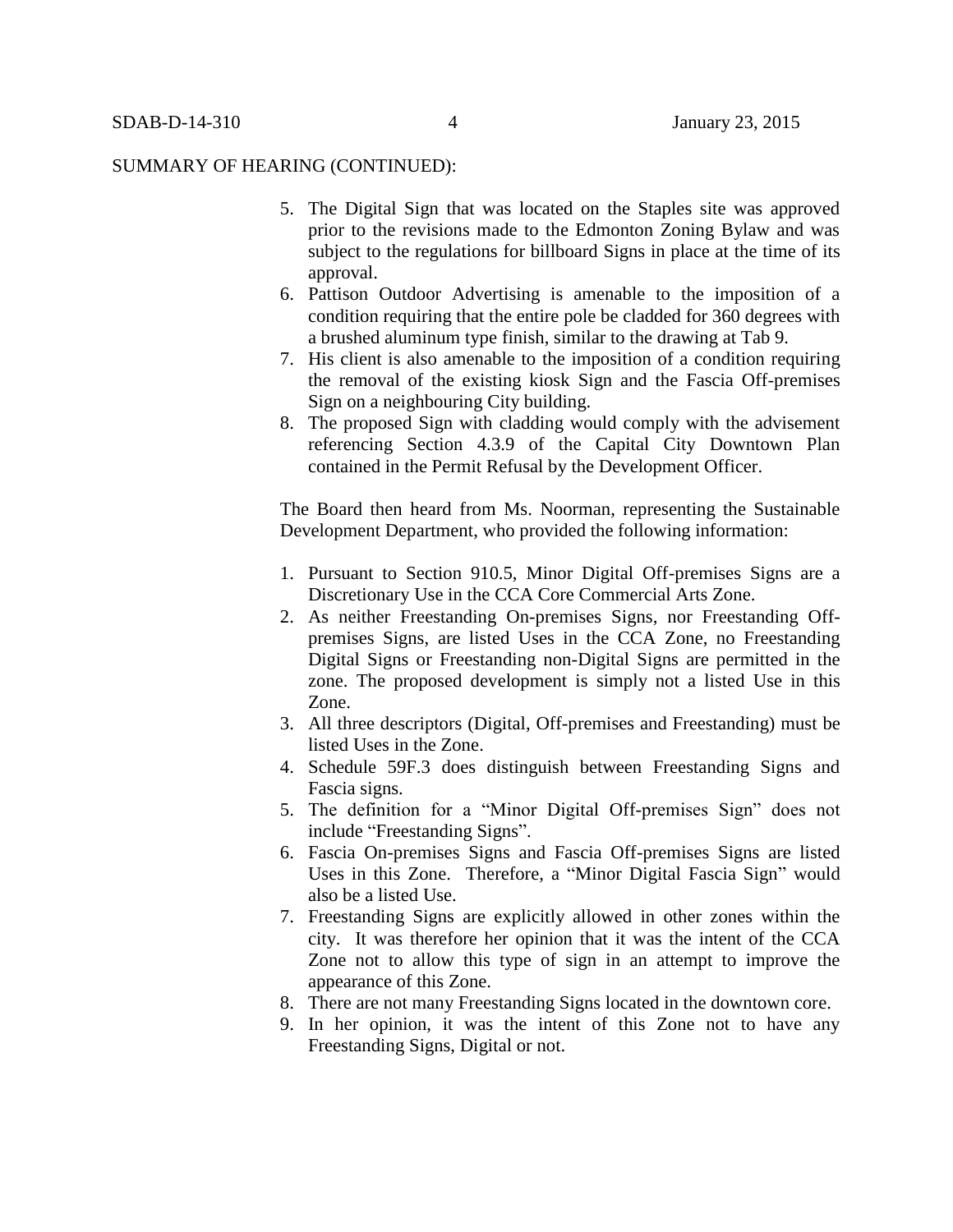- 10. A Digital Sign would only be allowed in this Zone if it was attached to a building and therefore a Fascia Sign.
- 11. Ms. Noorman made her Refusal based on the number of Signs currently located within the minimum required separation distance from the site of the proposed sign and not on the number of illegal Signs that may be removed at some point in the future.
- 12. She concurred that if the existing Pattison Signs located in the minimum required separation distance were removed, then the only offending Signs would be the two non-permitted Signs and that she would not have refused the development permit based on the minimum required separation distance.
- 13. She did not agree that Landscaping is restricted to architectural details on the proposed Sign.
- 14. The new Sign design submitted by the Appellant today was not part of the original application. Transportation Services did not object to the original design, but the "Central Unit" of the Current Planning Branch did have a concern about the proposed landscaping.
- 15. The proposal contained in tab 9 of the Appellant's submission is an improvement but it in her opinion more greenery should be provided at the base of the proposed sign.

Mr. Murphy made the following points in rebuttal:

- 1. The Landscaping requirements have been met. There are no Landscaping regulations specific to Signs.
- 2. The Development Officer had not properly read the definition of "Landscaping" which lists three factors, one of which is "architectural elements" such as they have proposed. All three listed factors are not necessarily required, the section specifically provides for "any or any combination" of the three factors in the definition.
- 3. Pattison Outdoor Advertising always intended to clad the sign pole.
- 4. The Development Officer did not correctly interpret the list of Use Classes in this Zone.
- 5. The proposed development is a "Minor Digital Off-premises Sign" and there is no regulation that prohibits this type of sign as a "freestanding sign".
- 6. "Freestanding" is simply a descriptor and there is no further breakdown in the classification of Minor Digital Signs.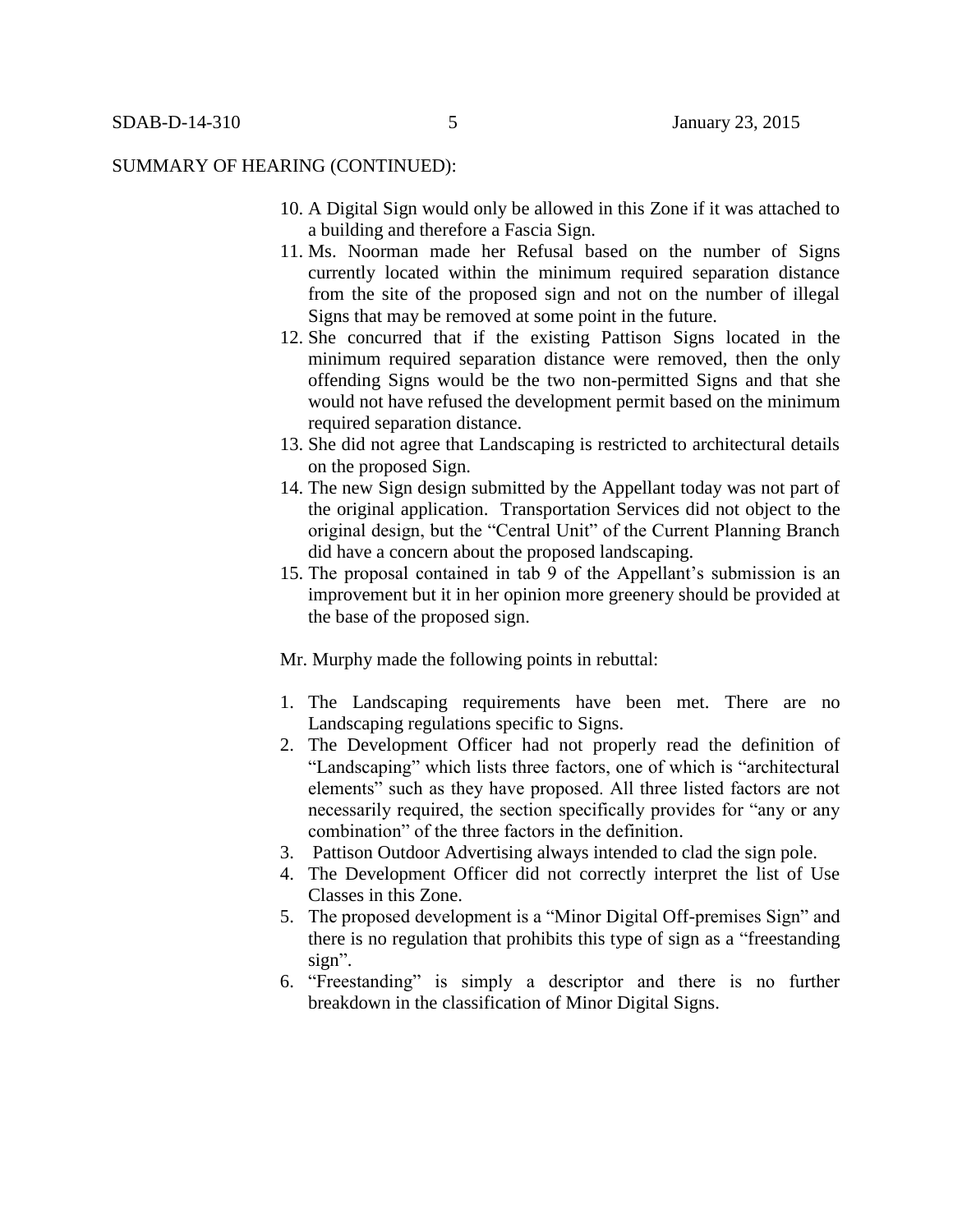- 7. Use classifications must be read broadly.
- 8. The potentially applicable Use Classes are "Freestanding Off-premises Signs" and "Minor Digital Off-premises Signs". There is no Use Class "Freestanding Digital Off-premises Signs".
- 9. The Development Officer is suggesting something that is not in the Bylaw.
- 10. Nothing in the Zone prohibits the proposed Sign from being "freestanding".
- 11. All new downtown Use classes are attempting to restrict the old style billboard signs and encourage the use of larger Digital Signs.

# DECISION:

that SDAB-D-14-310 be TABLED to January 8, 2015.

# REASONS FOR DECISION:

The Board finds the following:

1. The Board has tabled this hearing in order to obtain a legal opinion on the new issue raised by the additional reason for refusal in the Written Submission of the Development Authority dated November 21, 2104 which was first brought to the attention of the Board and the Appellant on the morning of this hearing: "the CCA Zone does not list Freestanding Off-premises Signs as either a permitted or discretionary use".

# *January 8, 2015 Hearing*:

MOTION:

"that SDAB-D-14-310 be raised from the table"

# SUMMARY OF HEARING (CONTINUED):

At the outset of the hearing, the Presiding Officer reviewed the procedure to be followed and that submissions and evidence would be heard only with respect to the additional reason for refusal that was introduced at the initial hearing on December 3, 2014. Specifically, whether when a proposed development falls within two Use Classes (here Freestanding Off-premises Signs and Minor Digital Off-premises Signs), both Use Classes must be listed Uses in the Zone in order for the application to be heard.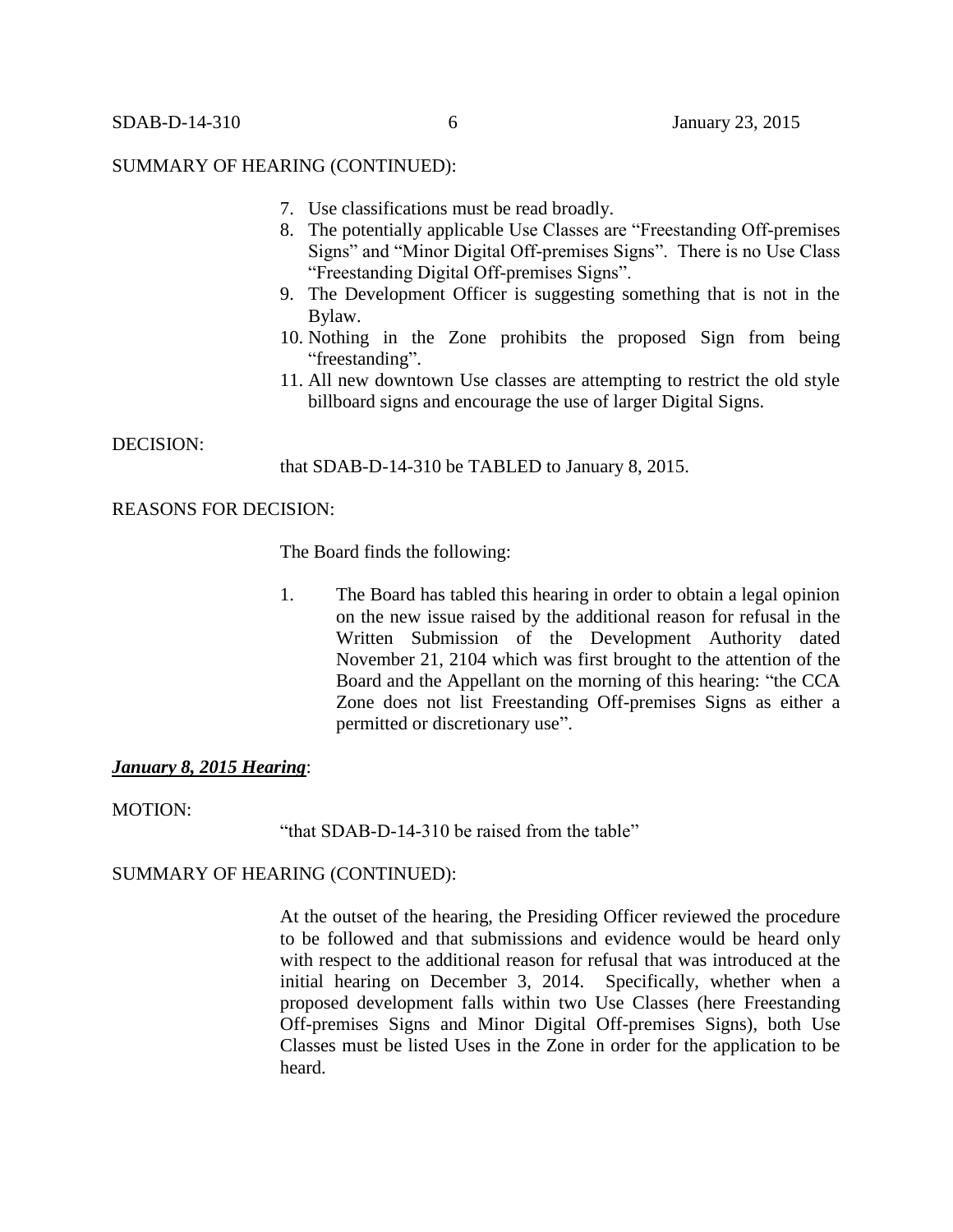The City representatives asked to also present arguments with respect to Landscaping and the interpretation of the definition in the Edmonton Zoning Bylaw. It was the decision of the Presiding Officer not to allow further submissions on that issue because ample opportunity to present arguments concerning Landscaping was provided at the hearing on December 3, 2014. The Presiding Officer indicated that the Board would only hear submissions with respect to the two Use Class jurisdictional issue set out earlier.

The Board heard from Mr. James Murphy, Legal Counsel for the Appellant, Pattison Outdoor Advertising. Mr. Murphy referenced his written submission dated December 15, 2014 and made the following points:

- 1. The Development Authority is making a novel argument which is not consistent with its prior practice as shown by the examples cited in his written submission. Previously analogous cases assessed and ultimately refused proposed Digital Signs as Discretionary Uses.
- 2. The proposed Sign fits into two Use Classes, Minor Digital Offpremises Sign and Freestanding Off-premises Sign.
- 3. Section 7.1(3) of the Edmonton Zoning Bylaw governs this situation and provides that one Use Class must be chosen for the proposed Sign.
- 4. Two decisions reproduced in his written submission emphasize that a single most appropriate use class should be determined: *Rossdale Community League (1974) v. Edmonton (City) (Subdivision & Development Appeal Board)* and *McCauley Community League v. Edmonton (City).*
- 5. Here, Minor Digital Off-premises Signs is the most appropriate Use Class because
	- a) it is the strictest Use Class by regulation;
	- b) it was recently carved out of preexisting and more general Use Classes specifically for Digital Signs; and,
	- c) it is more restrictive than the Use Class Freestanding Signs as it is available in fewer Zones.
- 6. Freestanding Minor Digital Off-premises Signs could have been restricted or eliminated City-wide, by regulation in Section 59 such as the Roof Sign prohibition, or in the CCA Zone by regulation in Section 910, however, this was not done.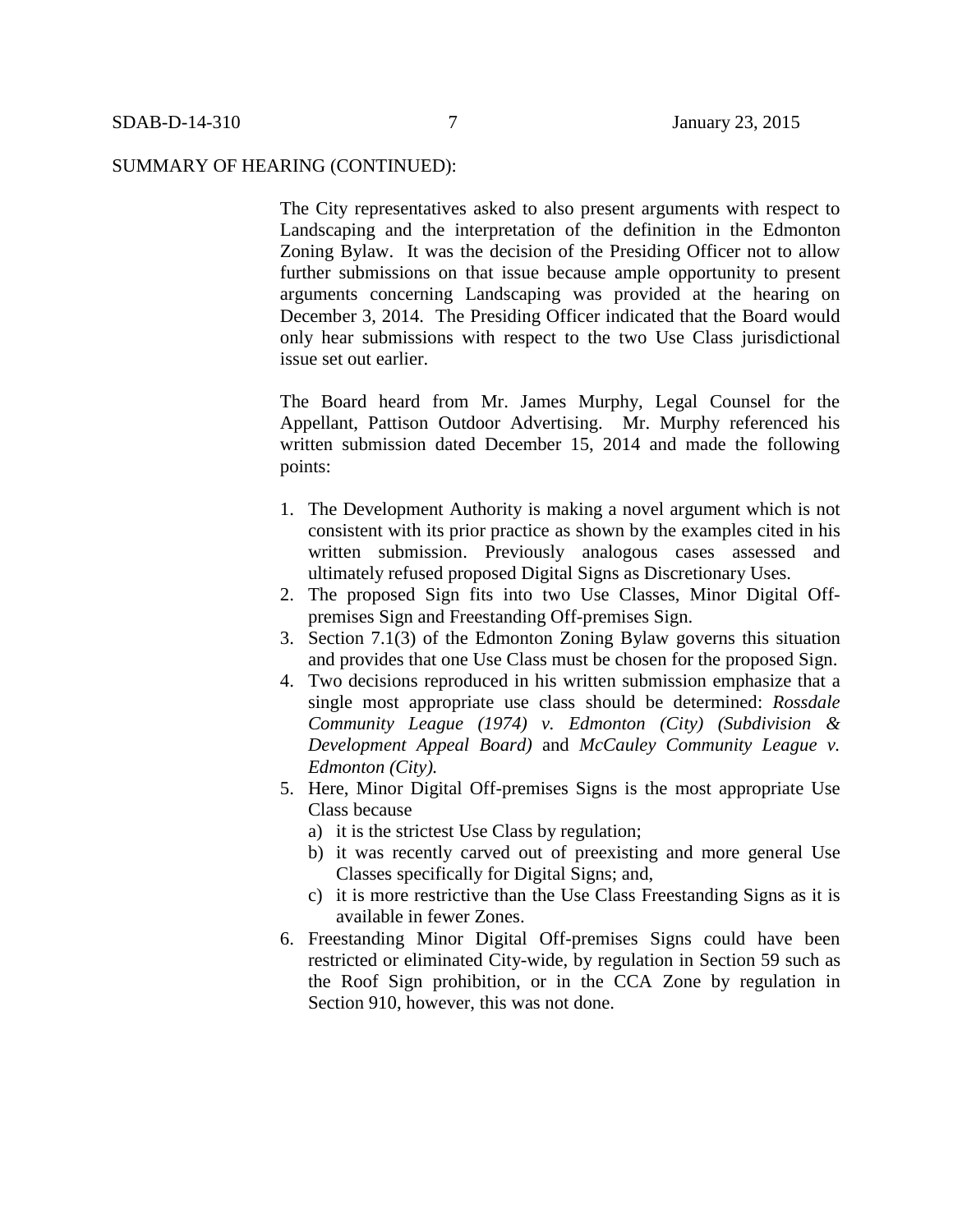The Board then heard from Mr. Imai Welch, representing the Sustainable Development Department, who provided the following information:

- 1. Following the hearing on December 3, 2014, a legal opinion was sought that in many aspects agrees with the opinion of Legal Counsel for the Appellant.
- 2. He agreed that the reasons for refusal were not written properly.
- 3. He conceded that one Use Class had to be chosen per Section 7.1(3)(b) of the Edmonton Zoning Bylaw and that here the appropriate Use Class for the proposed Sign is the Minor Digital Off-premises Use Class which is a Discretionary Use in this Zone.
- 4. In response to a question, he stated that he did not intend to introduce a new reason for refusal, but he did want to bring "perspective on the freestanding issue".

At this point, Legal Counsel for the Appellant objected and stated:

- 1. The first hearing was adjourned because a novel jurisdictional argument was raised. Therefore, the only issue before the Board today is whether or not the Board has jurisdiction to issue a development permit even though Freestanding Off-premises Signs are not a listed Use in the Zone.
- 2. The Development Officer has conceded that jurisdictional issue; therefore the hearing should be concluded. The Development Officer was abusing the process by attempting to reargue the merits of the development at this hearing.

Following a brief recess, the Presiding Officer advised that it was the decision of the Board not to hear any additional arguments regarding the merits of the proposed development because both the Appellant and the Development Authority had received full opportunity and had addressed the merits of the decision at the initial hearing held on December 3, 2014. The only issue before the Board at this hearing is the jurisdictional issue with respect to whether when a proposed Sign fits into two Use Classes, both must be listed Uses in the Zone. Here both parties had agreed that when a proposed Sign fits within two Use Classes,

- 1. The single most appropriate Use Class must be chosen per Section 7.1(3)(b); and,
- 2. In this case that Use Class is Minor Digital Off-premises Signs, a Discretionary Use in the CCA zone.

Therefore there was nothing more to hear.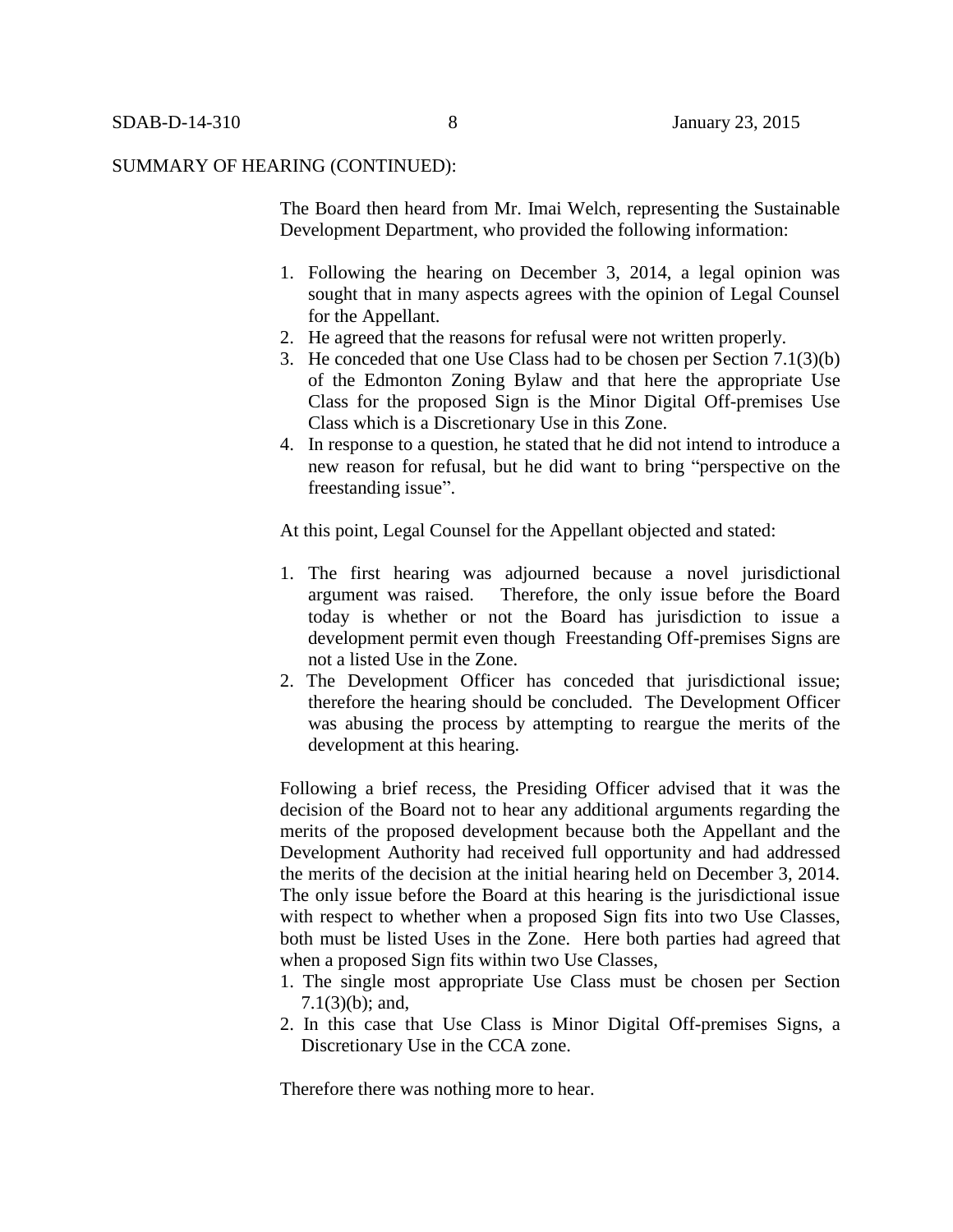The Development Officer reiterated the two original reasons for refusal and his right to exercise discretion and refuse the proposed development.

Mr. Murphy had nothing further to add in rebuttal.

# DECISION:

that the appeal be ALLOWED and the development GRANTED, subject to the following conditions:

- 1. The existing Fascia Off-premises Sign located on the adjacent site to the northeast and the kiosk Sign located on the subject site, both owned by Pattison Outdoor Advertising, shall be removed;
- 2. The entire supporting pole for the Minor Digital Off-premises Sign must be clad to its base over 360 degrees with a brushed aluminum type finish, similar to the drawing contained in Tab 9 of Exhibit "A", pursuant to Section 55.2(c) of the Edmonton Zoning Bylaw;
- 3. The permit shall be approved for a term of no longer than 5 years, at which time the Applicant shall apply for a new development permit for continued operation of the Sign;
- 4. Should Transportation Services determine at any time that the Sign face contributes to safety concerns, the owner/applicant must immediately address the safety concerns identified by removing the sign, de-energizing the sign, changing the message conveyed on the sign, and/or address the concern in another manner acceptable to Transportation Services;
- 5. The owner/applicant must provide a written statement of the actions taken to mitigate concerns identified by Transportation Services within 30 days of the notification of the safety concern. Failure to provide corrective action will result in the requirement to immediately remove or de-energize the Sign;
- 6. The proposed Sign shall be constructed entirely within private property. No portion of the Sign shall encroach over/into road rightof-way.

#### Advisement:

1. Should the Applicant wish to display video or images with duration shorter than 6 seconds on the sign, a new development application for a Major Digital Sign will be required. At that time, Transportation Services will require a Traffic Safety Assessment of the Sign prior to supporting the application.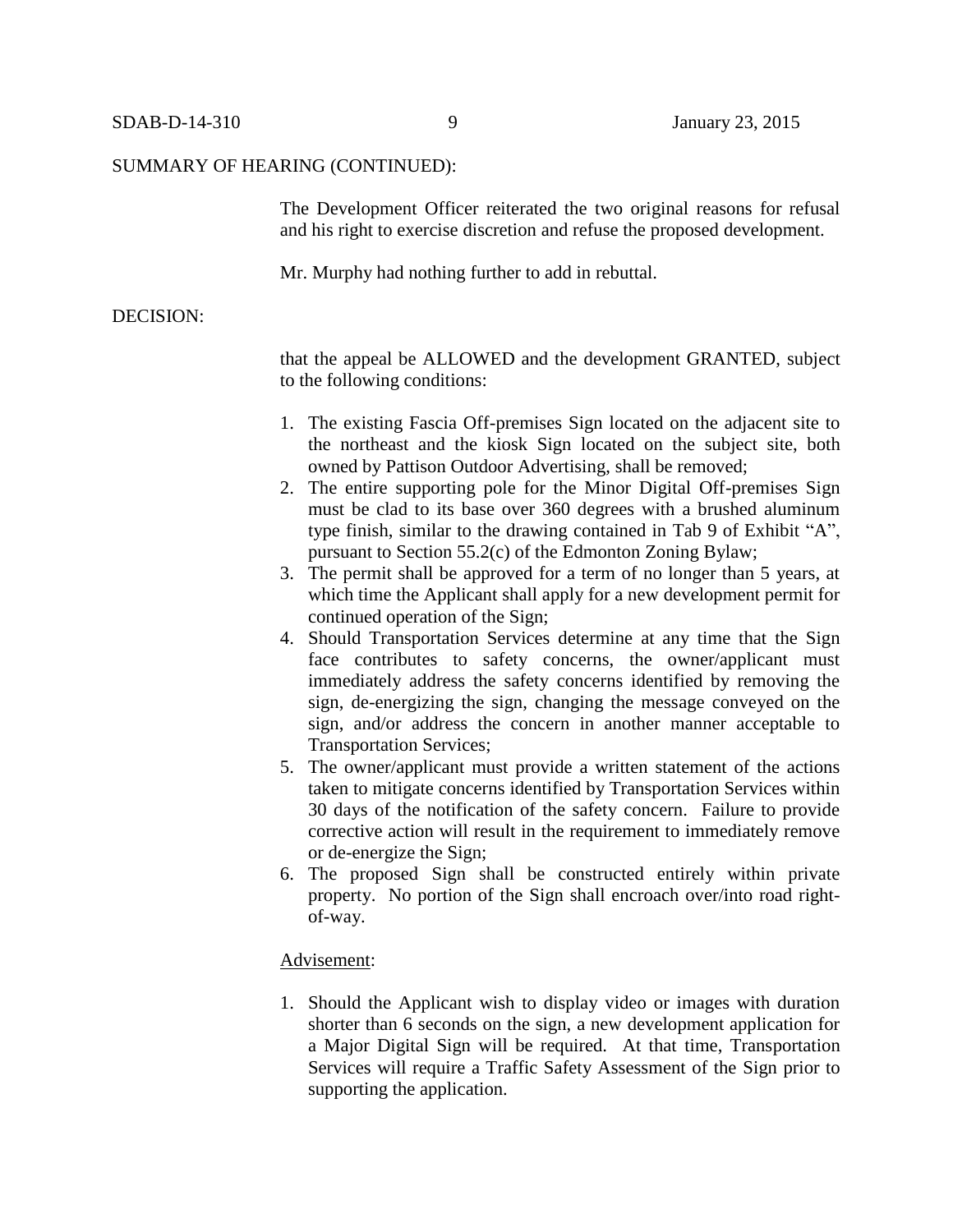#### REASONS FOR DECISION:

- 1. The proposed development is a Minor Digital Off-premises Sign, a Discretionary Use in the CCA Core Commercial Arts Zone which, with the conditions imposed above, complies with the regulations of the Edmonton Zoning Bylaw.
- 2. The proposed development is a Sign with three significant characteristics:
	- a) The Sign Copy may be remotely changed on or off site for message duration greater than or equal to 6 seconds with or without physically or mechanically replacing the Sign face or its components.
	- b) The Sign Copy directs attention to a business, activity, product or service that cannot be considered as the principal products sold nor a principal business, activity, entertainment or service provided on the premises or Site where the sign is located.
	- c) The Sign is supported independent of a building.
- 3. There is no Use Class in the Edmonton Zoning Bylaw for "Freestanding Minor Digital Off-premises Sign" that incorporates all three elements. The proposed development fits within two Sign Use Class definitions: Freestanding Off-premises Signs and Minor Digital Off-premises Signs.
- 4. Section 7.9(3) states that Freestanding Off-premises Signs means any Sign supported independent of a building, displaying Copy that directs attention to a business, activity, product, service or entertainment that cannot be considered as the principal products sold nor a principal business, activity, entertainment or service provided on the premises or Site where the Sign is displayed.
- 5. Section 7.9(6) states that Minor Digital Off-premises Signs means any Sign that is remotely changed on or off Site and has a Message Duration greater than or equal to 6 seconds. Minor Digital offpremises Signs incorporate a technology or method allowing the Sign to change Copy without having to physically or mechanically replace the Sign face or its components. The Copy on such Sign directs attention to a business, activity, product, service or entertainment that cannot be considered as the principal products sold nor a principal business, activity, entertainment or service provided on the premises or Site where the Sign is displayed.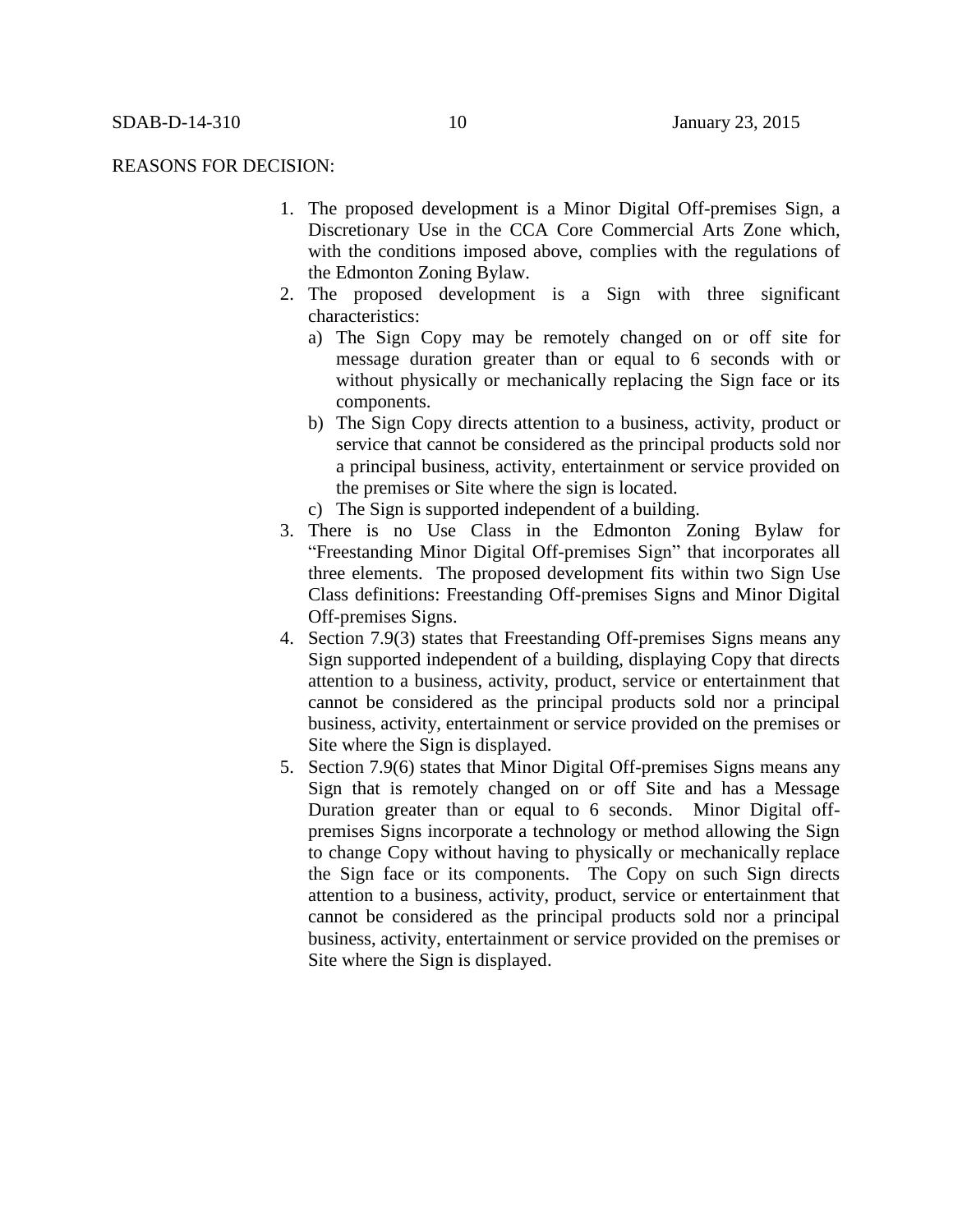## REASONS FOR DECISION (CONTINUED):

- 6. When a proposed development fits within two or more Use Classes, Section 7.1(3) establishes mandatory guidelines to interpret Use Class definitions and provides in part in Section 7.1(3)(b) "Where a specific use does not conform to the wording of any Use Class definition or generally conforms to the wording of two or more Use Class definitions, the Development Officer may, in his discretion, deem that the use conforms to and is included in that Use Class which he considers to be the most appropriate in character and purpose. In such a case, the use shall be considered a Discretionary Use, whether or not the Use Class is listed as Permitted or Discretionary within the applicable Zone".
- 7. The Board notes that the Development Officer conceded that per the guidelines outlined in Section 7.1(3) of the Edmonton Zoning Bylaw, selecting a single Sign Use Class is the proper procedure and that Minor Digital Off-premises Sign is the most appropriate Use Class in this instance.
- 8. The Board finds that the most appropriate Use Class in character and purpose for the proposed development is Minor Digital Off-premises Sign for the following reasons:
	- a) The Copy on the proposed Sign is fully lit and changes in intensity and color over time. This digital element is a key functional or physical impact characteristic of the proposed Sign.
	- b) The Edmonton Zoning Bylaw was amended in 2011 to introduce new definitions and carve out new Use Classes with stricter regulations specific to new Signs which incorporate this digital element.
	- c) Digital Sign regulations enacted under Schedule 59F which regulate Digital Signs contemplate Freestanding and Fascia structural characteristics. By contrast, Section 59.2(15) of the general Sign regulations prohibits Digital Signs which also possess the structural characteristics of Roof Signs, Projecting Signs or Temporary Signs.
	- d) The Minor Digital Off-premises Use Class is more descriptive and specific to the proposed Sign than the more generic Use Class Freestanding Off-premises Sign.
- 9. The Board also notes that when a subset of developments with specific attributes which would otherwise fall within a defined Section 7 Use Class are not to be allowed in a particular Zone, they are specifically carved out by an explicit provision within that Zone.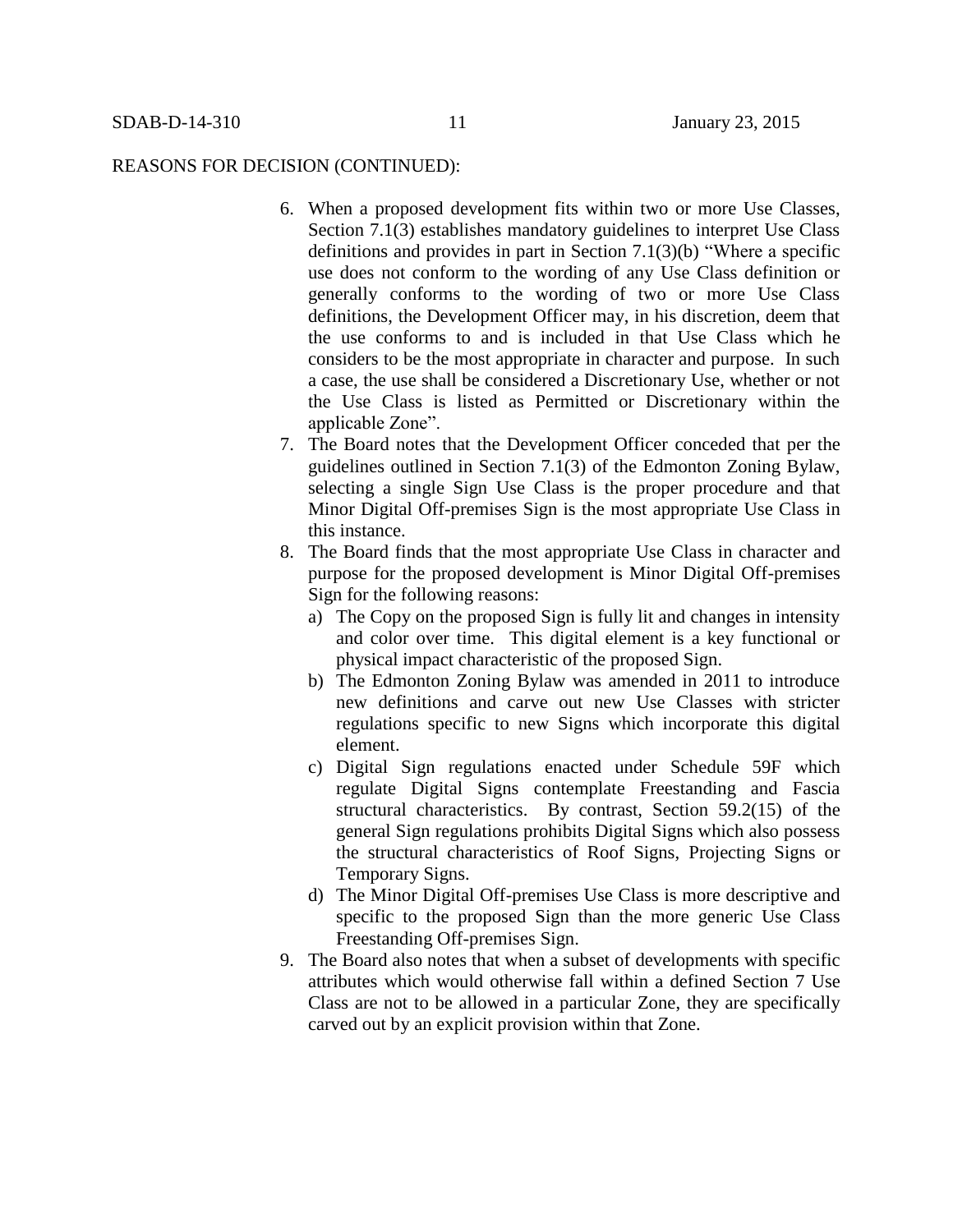### REASONS FOR DECISION (CONTINUED):

- 10. In the CCA Zone, Subsection 910.5(1) and (2) include six such instances. For example, Section 910.5(2)(d) lists Bars and Neighbourhood Pubs, for less than 200 occupants and 240 square metres of Public Space, as a Permitted Use.
- 11. There is no comparable specific exclusion in Section 910.5(3)(bb) or elsewhere in Section 910 that Minor Digital Off-premises Signs cannot be "Freestanding".
- 12. Schedule 59F.3(6)(a) prohibits Digital Signs in a specific Downtown area. The proposed Sign is outside of this area.
- 13. Given the Board's imposition of a condition requiring removal of the two existing Signs controlled by the Appellant set out above, the Board finds that the 200 metre separation distance requirement in Schedule 59F.3 is satisfied. The two other Signs located within the minimum required separation distance are illegal developments which do not have valid development permits.
- 14. Given the Board's imposition of a Landscaping condition set out above, the Board finds the proposed Sign meets the Landscaping requirements in Section 55 of the Bylaw which must be reasonable in the context.
- 15. The Board accepts the Appellant's interpretation that per the definition of Landscaping in Section 6.1(55) Landscaping requirements may be satisfied by any one, or by any combination, of the three listed items. One of those listed items is (c) architectural elements such as decorative fencing, walls and sculpture.
- 16. This Minor Digital Off-premises Sign is being erected in a vacant parking lot. In these circumstances, the addition of an architectural element in the form of aluminum type cladding over the entire pole as described above is reasonable and satisfies the General Purpose of the Landscaping regulations in Section 55.1 and the definition of Landscaping in Section 6.1(55) of the Edmonton Zoning Bylaw.
- 17. The Board notes that Transportation Services has no objections subject to conditions outlined in their Memorandum dated September 24, 2014 and that the Appellant is agreeable to their imposition.
- 18. The Board received no letters of objection and no one appeared to oppose the appeal.
- 19. Based on the above, it is the opinion of the Board, that the proposed development will not unduly interfere with the amenities of the neighbourhood nor materially interfere with and affect the use, enjoyment and value of neighbouring parcels of land.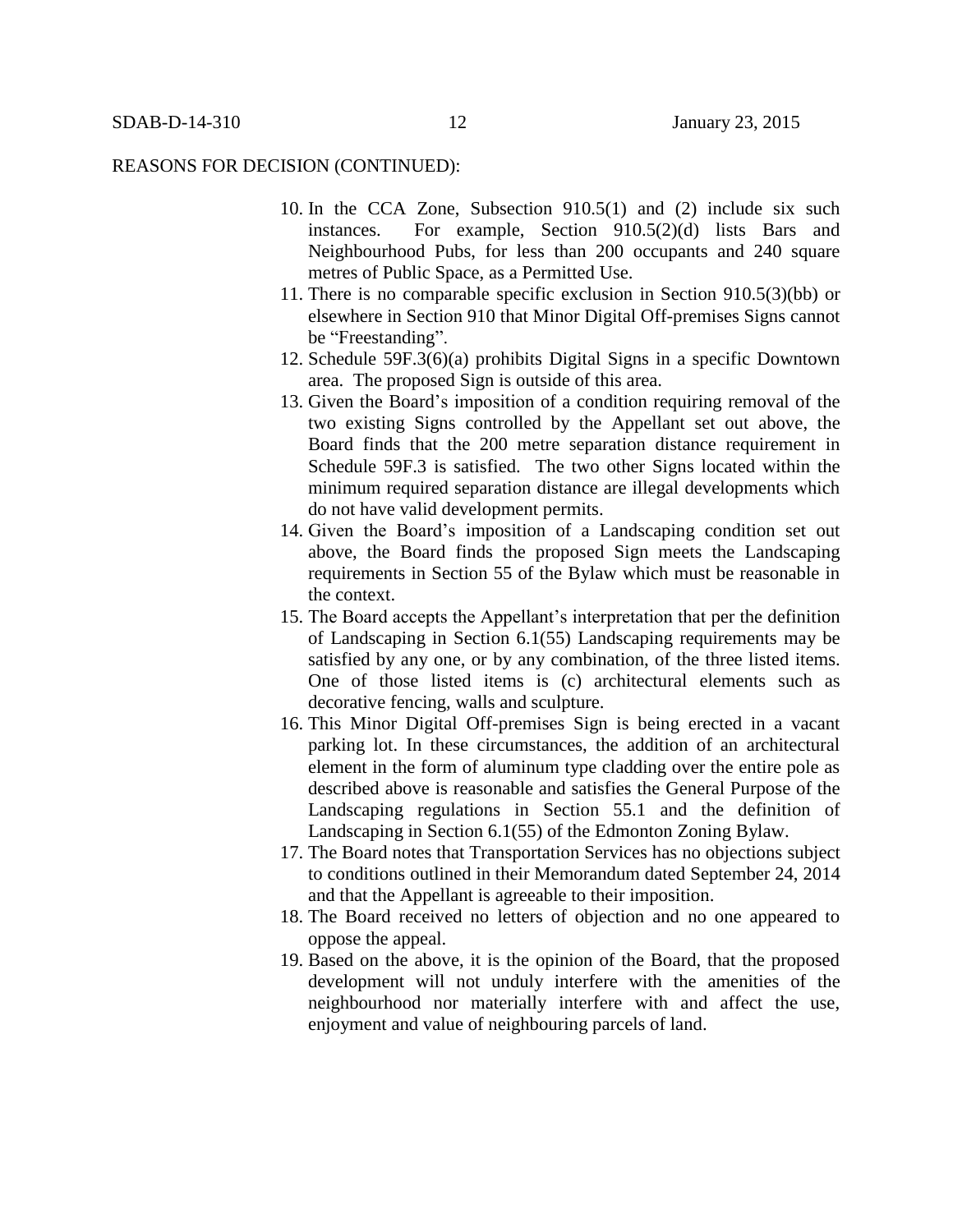# **IMPORTANT INFORMATION FOR APPLICANT/APPELLANT**

- 1. **THIS IS NOT A BUILDING PERMIT.** A Building Permit must be obtained separately from the Sustainable Development Department, located on the  $5<sup>th</sup>$  Floor, 10250 – 101 Street, Edmonton.
- 2. When an application for a Development Permit has been approved by the Subdivision and Development Appeal Board, it shall not be valid unless and until any conditions of approval, save those of a continuing nature, have been fulfilled.
- 3. A Development Permit shall expire and shall no longer be valid after one year from the date of approval of the Permit, if no construction has been initiated. However, if the permit holder is unable to proceed pending a court decision involving the proposed development, time shall not run until such proceedings are finally completed. For further information, refer to Section 22 of the Edmonton Zoning Bylaw, 12800.
- 4. Notwithstanding clause (3) above, if a Building Permit is issued for the development within the twelve month period, the Development Permit issued therefore shall not lapse unless and until the Building Permit so issued is cancelled or allowed to lapse by virtue of work not having commenced within the statutory minimum period.
- 5. This decision may be appealed to the Alberta Court of Appeal on a question of law or jurisdiction under Section 688 of the *Municipal Government Act*, R.S.A. 2000, c. M-26. If the Subdivision and Development Appeal Board is served with notice of an application for leave to appeal its decision, such notice shall operate to suspend the Development Permit.
- 6. When a decision on a Development Permit application has been rendered by the Subdivision and Development Appeal Board, the enforcement of that decision is carried out by the Sustainable Development Department, located on the  $5<sup>th</sup>$  Floor, 10250 – 101 Street, Edmonton.

Ms. K. Cherniawsky, Presiding Officer SUBDIVISION AND DEVELOPMENT APPEAL BOARD

NOTE: Citizens can call 311, 24-hours a day, every day of the year for access to City of Edmonton information, programs and services.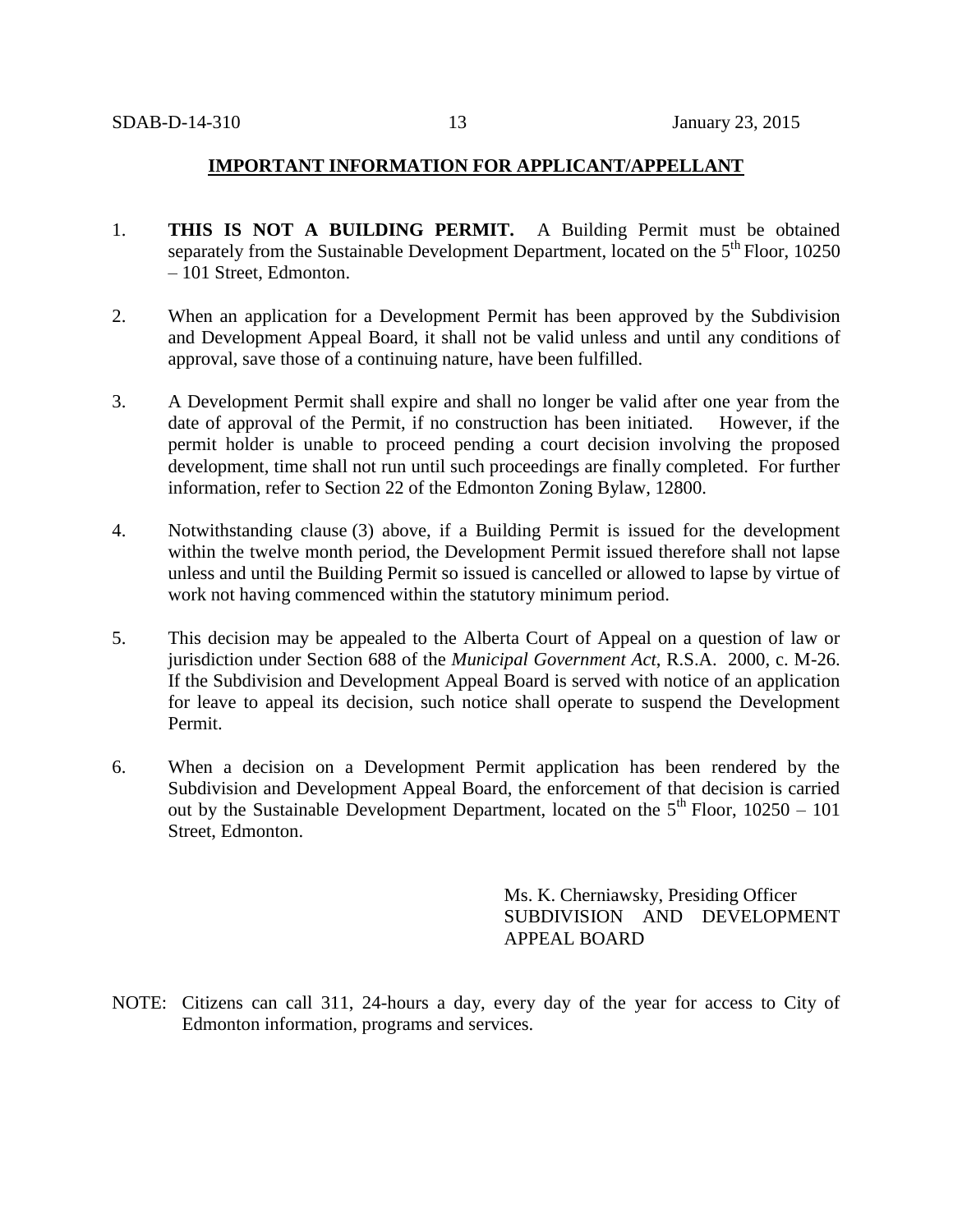

**Subdivision and** Office of the City Clerk **Development Appeal Board** Main Floor, Churchill Building

10019 – 103 Avenue NW Edmonton, AB T5J 0G9 Telephone: (780) 496-6079 Fax: (780) 496-8175

EDMONTON, AB T5S 1J6 FILE NO.: SDAB-D-15-003

DATE: January 23, 2015 10707 – 178 Street NW APPLICATION NO: 160987383-001

# **NOTICE OF DECISION OF THE SUBDIVISION AND DEVELOPMENT APPEAL BOARD**

This appeal dated December 2, 2014, from the decision of the Development Authority for permission to:

Construct one (1) Freestanding Minor Digital Off-premises Sign (YELLOWHEAD TRAIL)

on Lot 1, Block 3, Plan 1222066, located at 14950 - Yellowhead Trail NW, was heard by the Subdivision and Development Appeal Board at its hearing held on January 8, 2015. The decision of the Board was as follows:

# SUMMARY OF HEARING:

At the outset of the appeal hearing, the Presiding Officer confirmed with the parties in attendance that there was no opposition to the composition of the panel.

The appeal was filed on time, in accordance with Section 686 of the *Municipal Government Act*, R.S.A 2000, c. M-26.

The Board heard an appeal of the decision of the Development Authority to refuse an application to construct one (1) Freestanding Minor Digital Off-premises Sign (YELLOWHEAD TRAIL), located at 14950 - Yellowhead Trail NW. The subject Site is zoned CHY Highway Corridor Zone. The development permit application was refused because of a deficiency in the minimum required separation distance from an existing Minor Digital Off-premises Fascia Sign and an existing Freestanding Onpremises Sign and because the proposed Sign is located within a minimum required Setback.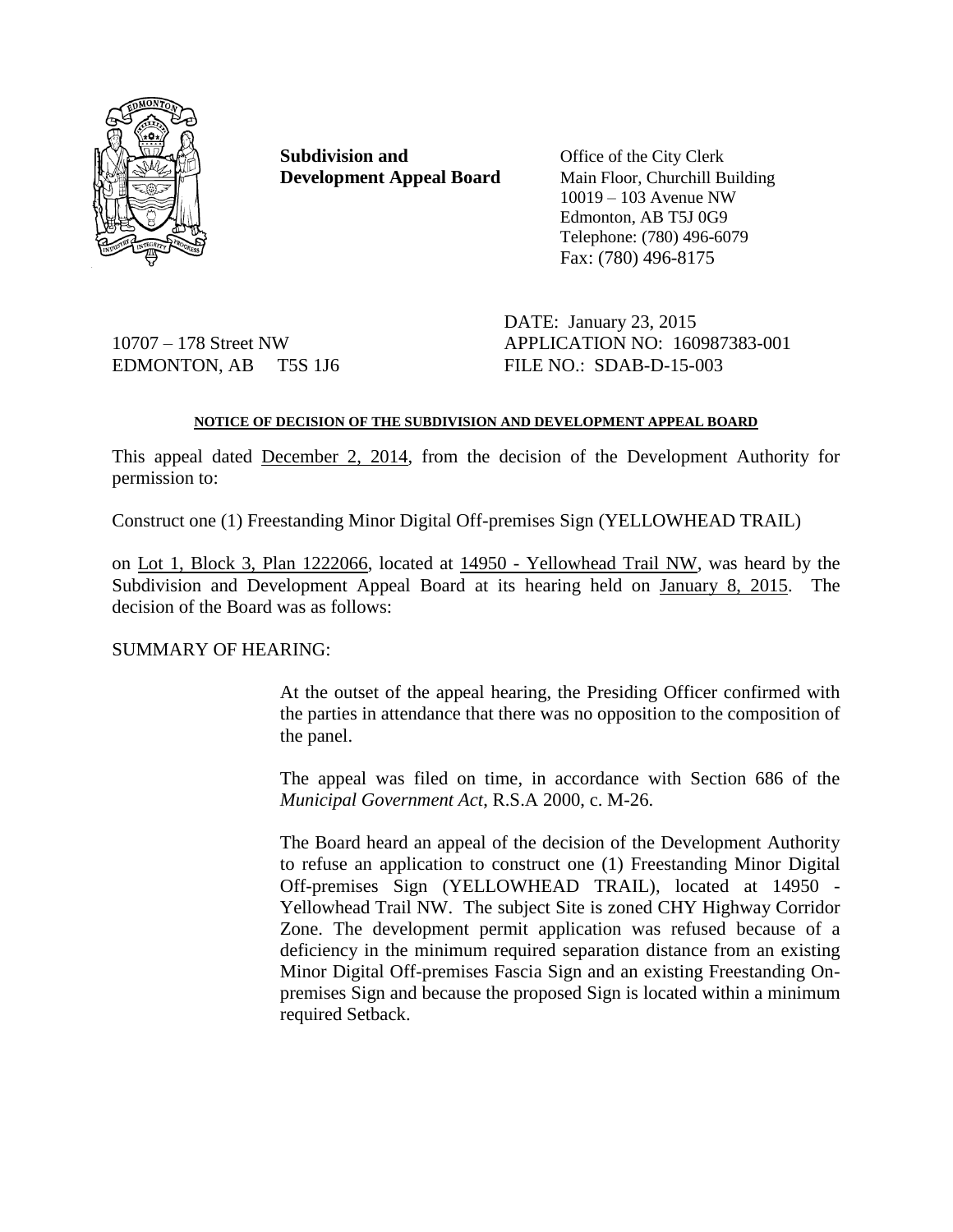The Board received a written submission from the Development Officer on December 14, 2014.

The Board heard from Mr. James Murphy, Legal Counsel for the Appellant, Pattison Outdoor Advertising, who provided a detailed written submission, marked Exhibit 'A' and provided the following information in support of the appeal:

- 1. The existing Sign has been in place in this location since 2009 without any known complaints.
- 2. The existing Sign could not be sited as proposed in its 2009 development permit because there is a monitoring well at that location. The original Sign was therefore erected closer to Yellowhead Trail just outside of the property line, on the landscaped boulevard owned by the City.
- 3. If this application was simply a renewal of the existing Sign, it would not have been refused solely for noncompliance with the development regulations in Schedule 59F. However, this application is not simply a renewal as the existing Sign must be moved a few feet onto the subject site as illustrated in Tab 3 and Tab 4 of Exhibit "A".
- 4. The proposed location is outside of the required cone of vision along Yellowhead Trail.
- 5. The proposed Sign will be less than 20 square metres. An existing Minor Digital Off-premises Sign located on the southeast corner of Yellowhead Trail and 149 Street (the neighbouring Digital Sign) is larger than 20 square metres. Therefore a reciprocal 200 metre separation distance is required between the two (Schedule  $59F.3(6)(e)$ ).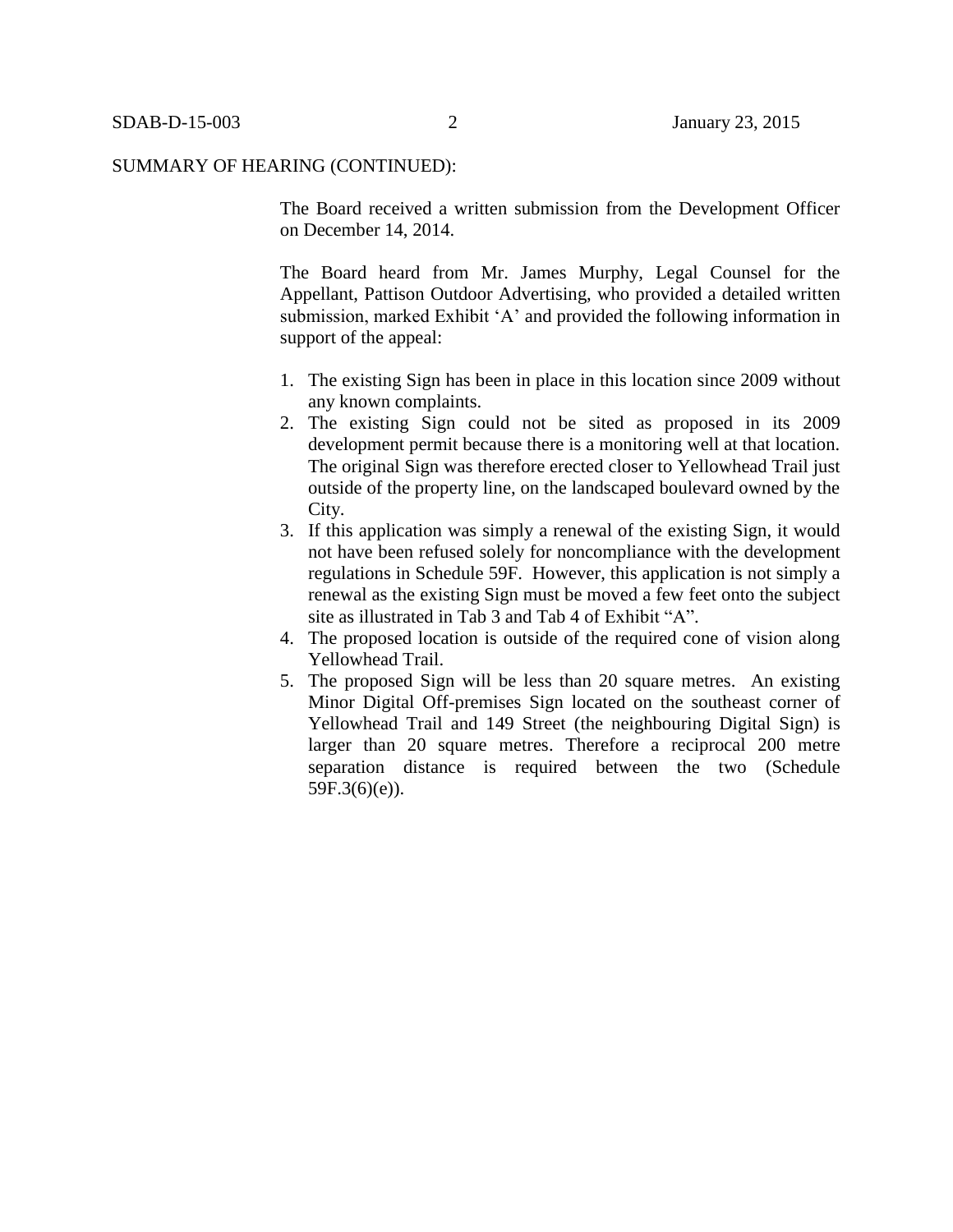- 6. The neighbouring Digital Sign is on the side of a building. It was erected without a permit, but approved on appeal to the Subdivision and Development Appeal Board in August 2014. The Subdivision and Development Appeal Board varied the minimum required separation distance between the neighbouring Digital Sign and the existing Sign from 200 metres to 153 metres because of the existing landscaped boulevard between the two Signs.
- 7. If proximity was not an issue for the neighbouring Digital sign, or for the proposed Sign, this reason for refusal flies in the face of the Board's August 2014 decision.
- 8. He concluded that the Development Officer had either not read the Board's August 2014 decision or did not agree with the decision.
- 9. The proposed Sign does not comply with the minimum required 45 metre radial separation space requirement from an existing approved Freestanding On-premises Sign (the Husky Sign) (Schedule 59F.2(3)(c)).
- 10. The Husky sign was approved in February 2008 and the existing Sign was approved in 2009 before the 45 metre radial separation regulation came into effect in 2011. Both have existed without any known complaint.
- 11. Schedule 59F.2(3)(c) applies only to Permitted Uses and not to Discretionary Signs. Therefore, it applies to the Husky Sign which is a Permitted Use, but not to the proposed Sign because it is a Discretionary Use.
- 12. The existing Sign does not affect the use, enjoyment or amenities of the area, and neither would the proposed Sign.
- 13. As for a variance in required Setback (Section 350.4(3) and Schedule  $59F.3(6)(i)$ , the Bylaw is ambiguous as to whether the Setback is measured from the actual paved carriage portion of the road or from the road right of way.
- 14. In any event, there is adequate separation distance to meet the purposes of a Setback requirement. The proposed Sign is located more than 7.5 metres from the actual public roadway because of the existing landscaped boulevard.
- 15. The submitted photographs show the wide landscaped buffer between Yellowhead Trail and the subject site which will help mitigate the variance in the minimum required Setback.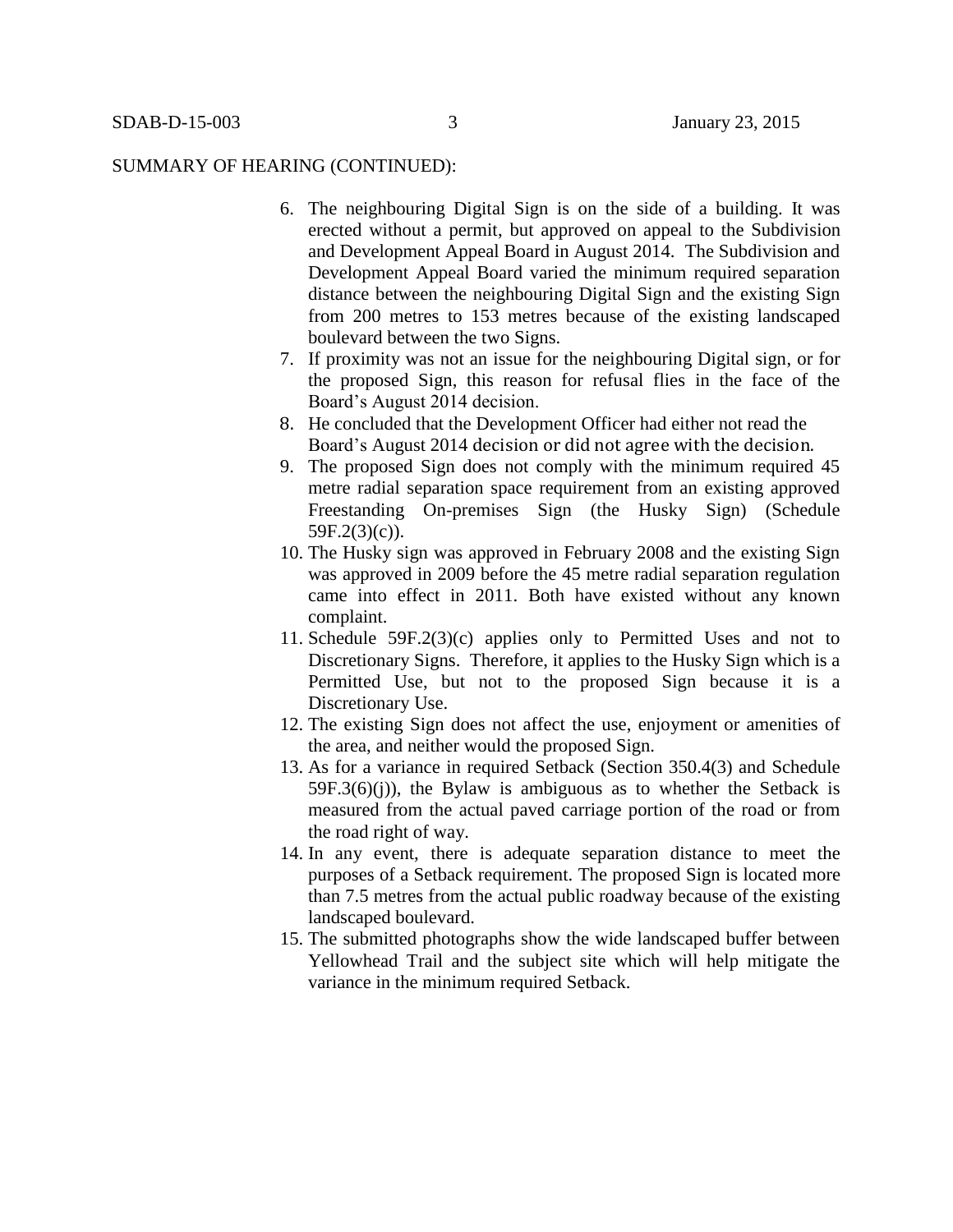- 16. He could not confirm whether or not this Setback variance had been granted when the existing Sign was approved in 2009, but in any event circumstances have not changed since that approval and the existing landscaped boulevard will provide a buffer between the proposed Sign and the public roadway.
- 17. The proposed Sign will not add to the proliferation of Signs along Yellowhead Trail because it results in the relocation of a Sign that has existed for 5 years.
- 18. General Municipal Plan Policy 15.B.3 specifically deals with street identification signage and locational signs, it does not address third party advertising signs and is not a reason to deny the application.
- 19. The Development Officer did not consider the fact that the Sign has existed for five years or that the Applicant was not simply requesting a renewal for that Sign.
- 20. This application is to relocate an existing Sign that can be approved only for a period of five years.

Mr. Murphy provided the following responses to questions:

- 1. It was his opinion that Section 3.1.4 of the Yellowhead Corridor Area Structure Plan sets out goals and direction policies. The content of the plan shows how the goals are to be achieved. The plan does not include any reference to third party advertising Signs.
- 2. There are no residential zones located in close proximity to the subject site and the existing landscaped buffer mitigates the deficiency in the Setback requirement.
- 3. The sign cannot be moved further west because of the existing drive aisle into the Husky car wash.
- 4. The Husky Sign does not meet the minimum required 7.5 metre setback and was approved in 2008.
- 5. A 200 metre reciprocal variance is required between the proposed Sign and the neighbouring Digital Sign. This variance was approved for the neighbouring Digital Sign by the Subdivision and Development Appeal Board in 2014.
- 6. The proposed location will move the sign off City property onto the subject site with minimal impact.
- 7. He could not provide an exact measure of the distance between the location of the existing Sign and the proposed Sign, but estimated it to be 10 to 15 feet.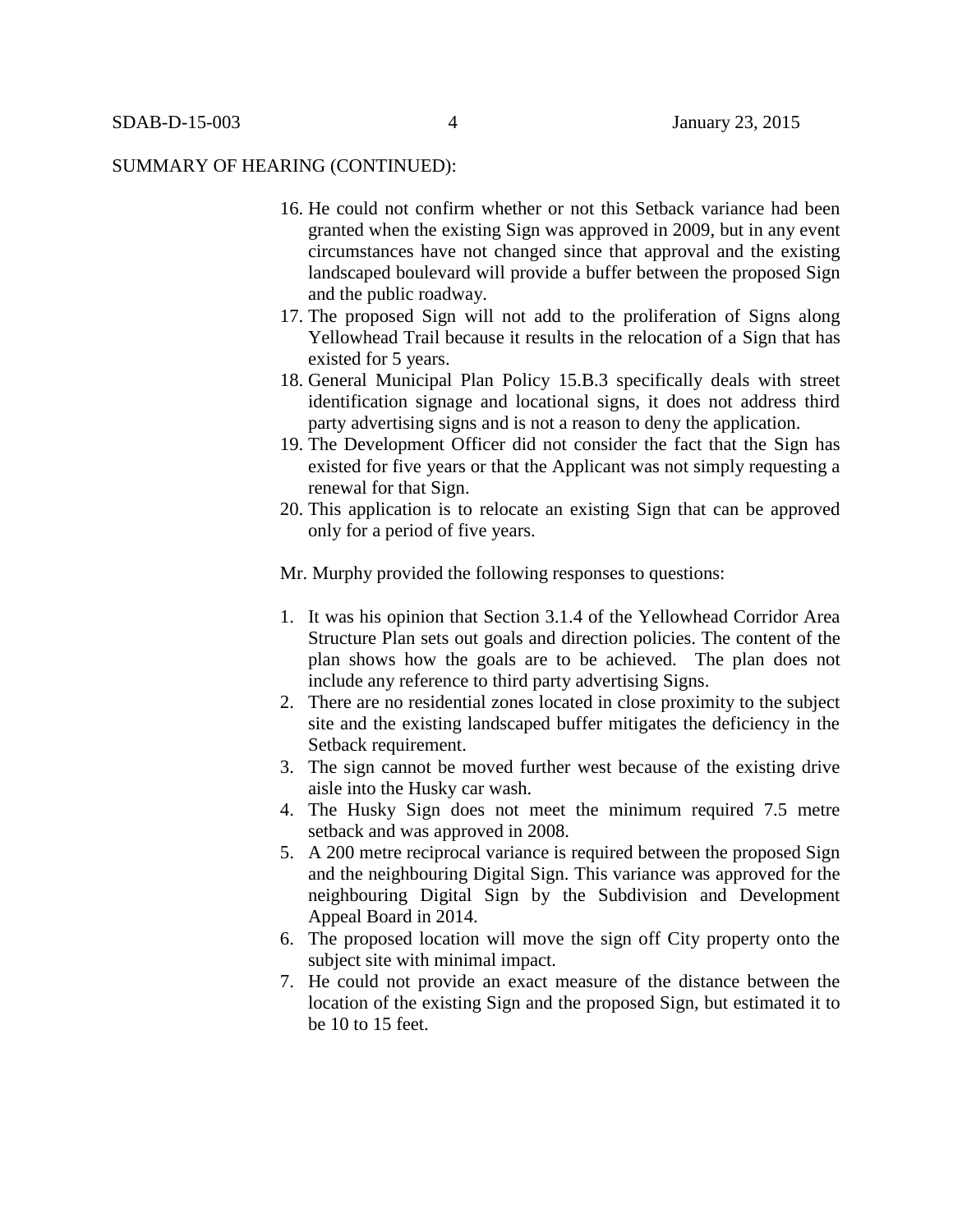The Board then heard from Ms. Brenda Noorman, representing the Sustainable Development Department, who provided the following information:

1. She reviewed her reasons for refusal and stated that the Edmonton Zoning Bylaw includes minimum separation distance requirements in an attempt to reduce sign proliferation.

Ms. Noorman provided the following responses to questions:

- 1. She considered this development permit application as a new application because the existing Sign was erected on City land and not on the subject site in accordance with the approved development permit.
- 2. Therefore, the minimum separation distance requirements were applied, including the 45 metre radial separation requirement.
- 3. When the Subdivision and Development Appeal Board granted a variance and approved the neighbouring Digital Sign, they based that decision on the fact that the existing Sign on the subject site was a legal Sign erected according to an approved development permit.
- 4. The existing Sign is not legal and she reviewed this application according to the current requirements of the Edmonton Zoning Bylaw.
- 5. There is no hardship in the case as the Applicant could have made more of an attempt to increase the separation distance from the existing Husky Sign.
- 6. She may have been more receptive to granting variances if the Applicant had been more amenable to undertake efforts to increase the separation distance and lessen the required variance.
- 7. She conceded that moving the existing Sign off City property onto the subject site is an improvement.
- 8. Separation requirements are intended to reduce sign proliferation.

Mr. Murphy provided the following information in rebuttal:

- 1. Pattison Outdoor Advertising is in the process of reviewing all of their signs to correct any outstanding issues.
- 2. The proposed relocation of this existing Sign will not create any material change.
- 3. The Applicant did consider other locations on the subject site but determined that they were not workable commercially.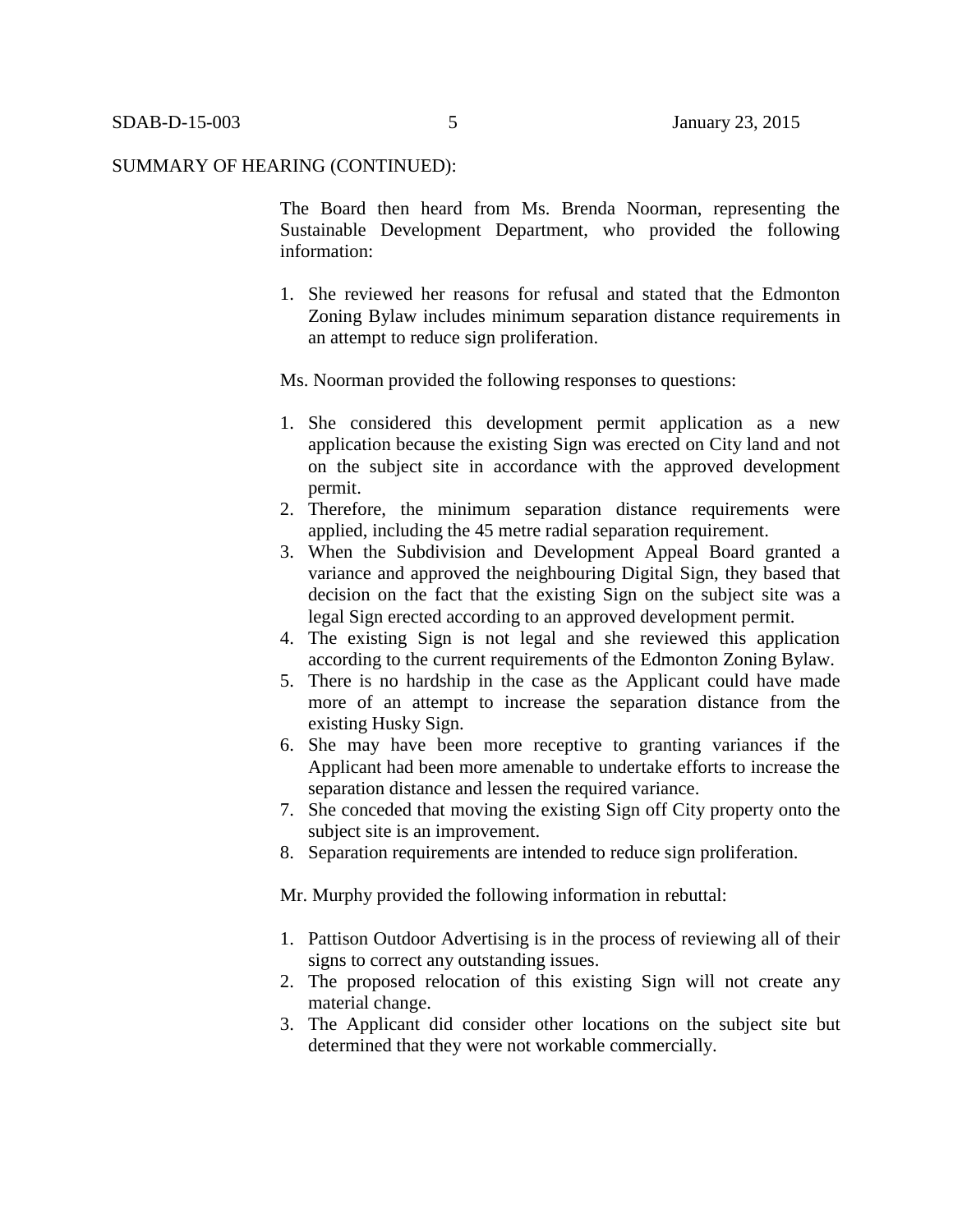4. His client could have avoided this situation by making an application for renewal of the existing Sign but decided to apply for a new development permit application and to relocate the existing Sign from City property to the subject site.

# DECISION:

that the appeal be ALLOWED and the DEVELOPMENT GRANTED and the deficiency of 42 metres in the minimum required separation distance from any other Digital Sign greater than 8.0 square metres or Off-premises Sign per Schedule 59F.3(6)(e) and the deficiency of 7.0 metres in the minimum required Setback from the southeast property line per Schedule 59F.3(6)(j) and Section 350.4(3) be permitted, subject to the following conditions:

- 1. The permit shall be approved for a term of no longer than 5 years, at which time the Applicant shall apply for a new development permit for continued operation of the sign;
- 2. Should Transportation Services determine at any time that the sign face contributes to safety concerns, the owner/applicant must immediately address the safety concerns identified by removing the sign, de-energizing the sign, changing the message conveyed on the sign, and or address the concern in another manner acceptable to Transportation Services;
- 3. The owner/applicant must provide a written statement of the actions taken to mitigate concerns identified by Transportation Services within 30 days of the notification of the safety concern. Failure to provide correction action will result in the requirement to immediately remove or de-energize the sign;
- 4. The proposed sign shall be constructed entirely within private property. No portion of the sign shall encroach over/into road right-ofway.

#### Advisement:

1. Should the Applicant wish to display video or any form of moving images on the sign, a new Development Application for a major digital sign will be required. At that time, Transportation Services will require a safety review of the sign prior to responding to the application.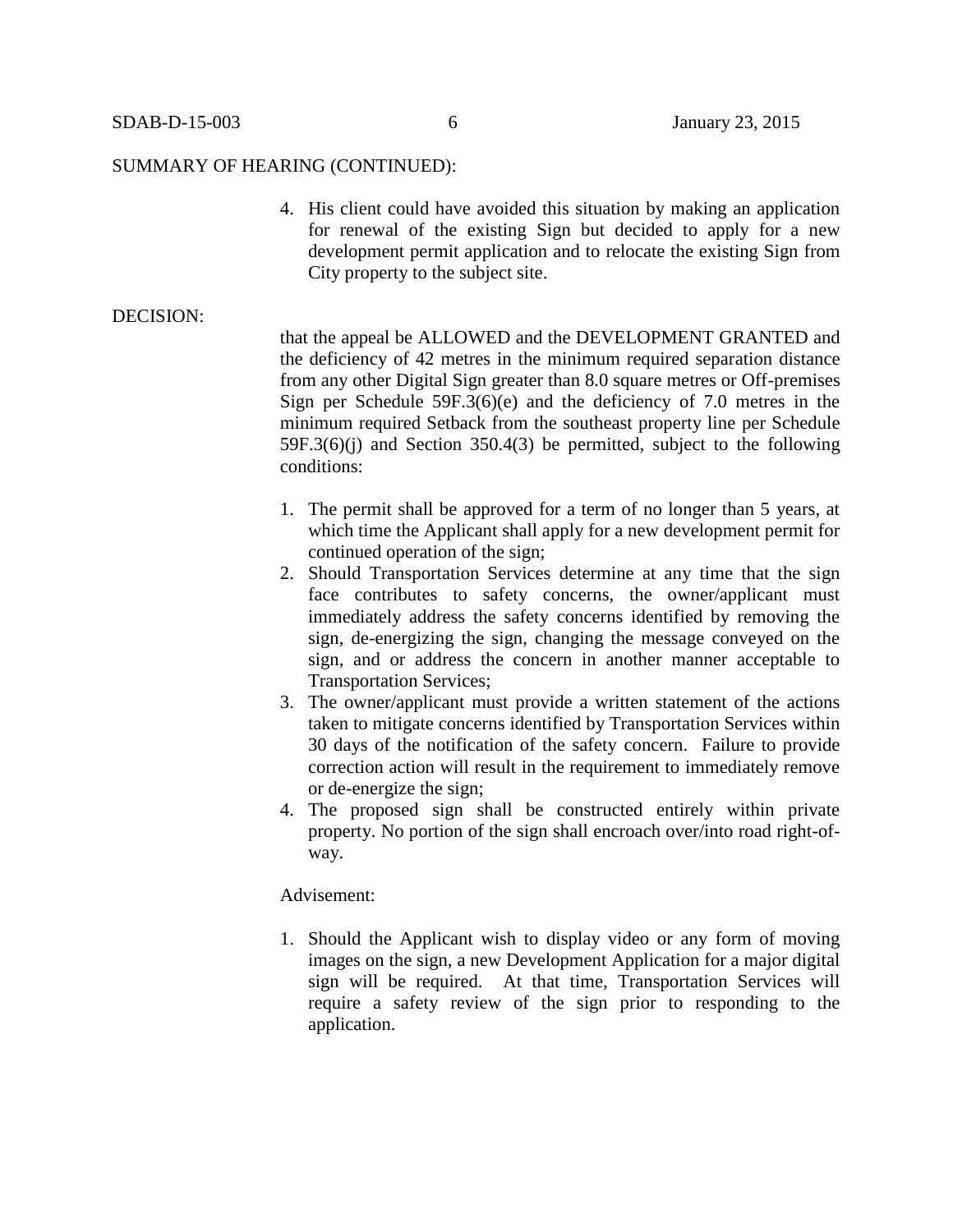#### REASONS FOR DECISION:

The Board finds the following:

- 1. The proposed freestanding Minor Digital Off-premises Sign is a Discretionary Use in the CHY Highway Corridor Zone.
- 2. The variance to the minimum separation distance requirement between the proposed Sign and the neighbouring Minor Digital Off-premises Sign, pursuant to Schedule  $59F.3(6)(e)$  is granted for the following reasons:
	- a. This very separation distance was considered by a previous Board in August 2014 (SDAB-D-14-211).
	- b. In that decision the Board granted a variance from 200 to 153 metres and found the following:
		- "1. The proposed development, a fascia Minor Digital Onpremises Off-premises Sign, is a Discretionary Use in the IB Industrial Business Zone.
		- 2. The Board finds that the separation distance of 153 metres is adequate to mitigate the visual impact of the proposed development since the proposed Sign and the offending Sign are not visible in the same direction and therefore would not add to the proliferation and visual clutter of Signs in the area.
		- 3. The nature of the Industrial Business Zone and the high traffic volume on Yellowhead Trail will mitigate any negative impact of the proposed development in the area.
		- 4. Transportation Services has no objections to the proposed development.
		- 5. There were no letters of objection received and no one appeared in opposition to the proposed development.
		- 6. The proposed development, in the opinion of the Board is reasonably compatible with the surrounding neighbourhood and will not unduly interfere with the amenities of the neighbourhood or materially interfere with nor affect the use, enjoyment and value of the neighbouring parcels of land."
	- c. While not bound by precedent, the Board notes that the matter in issue in both cases is a variance to the 200 metre required separation distance between the same two Signs. Based on the evidence provided to this Board, the only change in circumstances in the intervening four months is that the proposed Sign will be located further from the neighbouring Digital Sign than the existing Sign. Therefore, the required variance to Schedule 59F.3(6)(e) for this application is 42 metres, rather than 47 metres granted in the August 2014 Decision.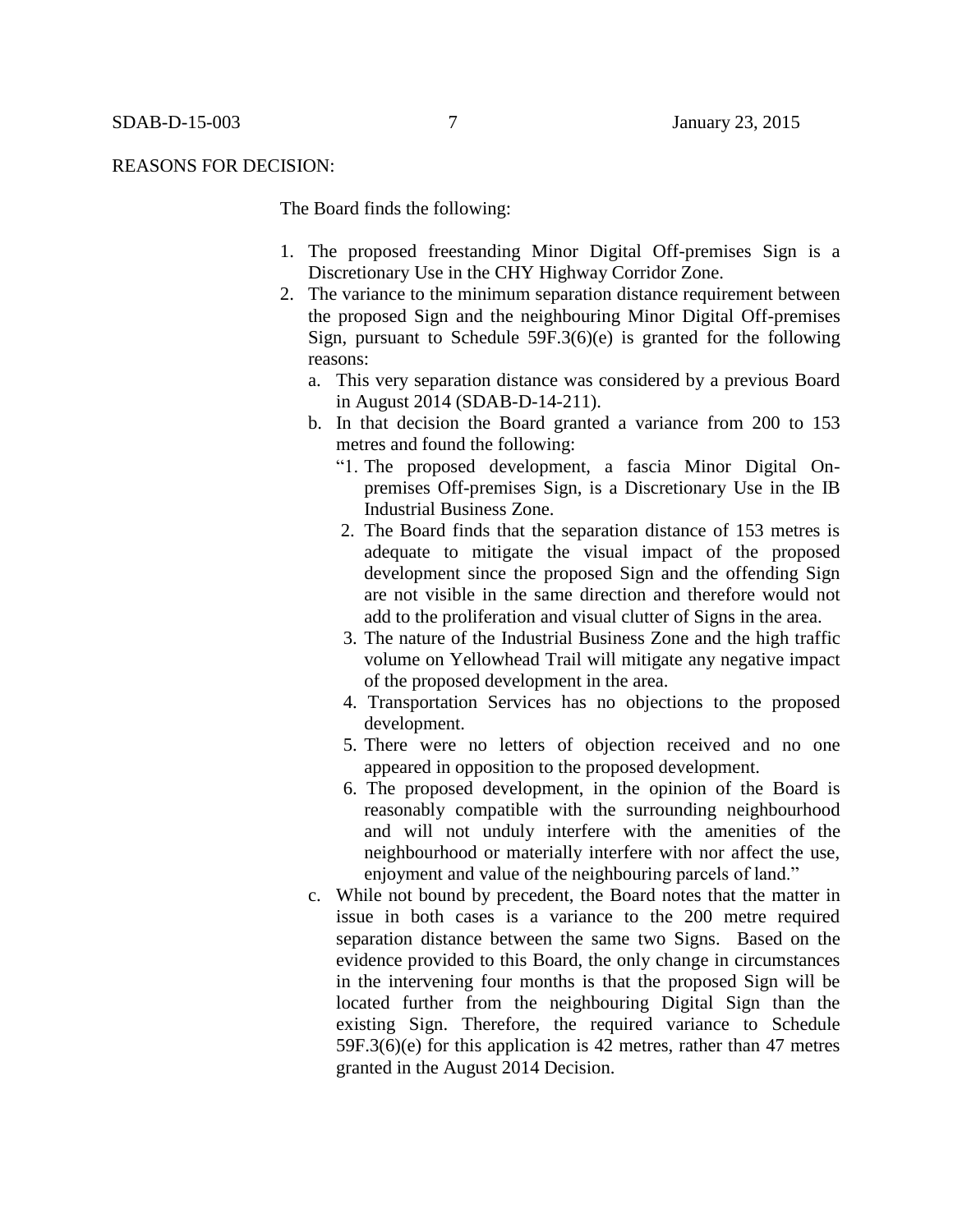## REASONS FOR DECISION (CONTINUED):

- d. Given that the current factual situation has not materially changed with respect to this issue since August 2014, this Board accepts the submission of the Appellant that the same reasons apply and grants the variance of 42 metres for those reasons quoted above.
- 3. The Board finds that a variance is not required to the minimum 45 metre radial separation distance from the Husky Sign, pursuant to Schedule 59F.2(3)(c). That regulation applies to Permitted Uses. Based on the evidence provided the proposed development is a Discretionary Use in this Zone and therefore subject to the regulations under Schedule 59F.3 not Schedule 59F.2. Schedule 59F.3 does not include a reciprocal 45 radial separation distance.
- 4. The variance of 7.0 metres is granted to the minimum required 7.5 metre Setback pursuant to Schedule 59F.3(6)(j) and Section 350.4(3) for the following reasons:
	- a. This variance is mitigated by the existing wide landscaped boulevard that separates the subject site from the travelled portion of Yellowhead Trail by at least 23 metres according to the aerial photos submitted by the Appellant and included in the Transportation Services email dated November 7, 2014.
	- b. The development permit is approved for a period of 5 years which will allow the Setback variance to be reconsidered if circumstances change or the decision is made to widen Yellowhead Trail.
- 5. This application involves moving an existing Sign to a location that is closer to one existing Freestanding On-premises Sign and farther from one existing Minor Digital Off-premises Fascia Sign, and it will not add to the proliferation of Signs in the area.
- 6. The existing Sign has been located in close proximity to the proposed new location for approximately 5 years without any known complaint or expressed concern and moving the Sign as proposed will have little material impact.
- 7. While Schedule 59F.2(3)(c) is not strictly applicable to the proposed Sign, it remains a factor for consideration in granting a permit for a Discretionary Use. Based on the site survey provided at Tab 3 of the Appellant's written submission, the existing Sign will be moved approximately 10 metres closer to the Husky Sign. However, based on the evidence provided, the proposed new location is north of the Husky Sign. Neither Sign will block sight lines to the other for approaching traffic. The Board also notes that no objections to the proposed location were put forward on behalf of the owners of the Husky Sign.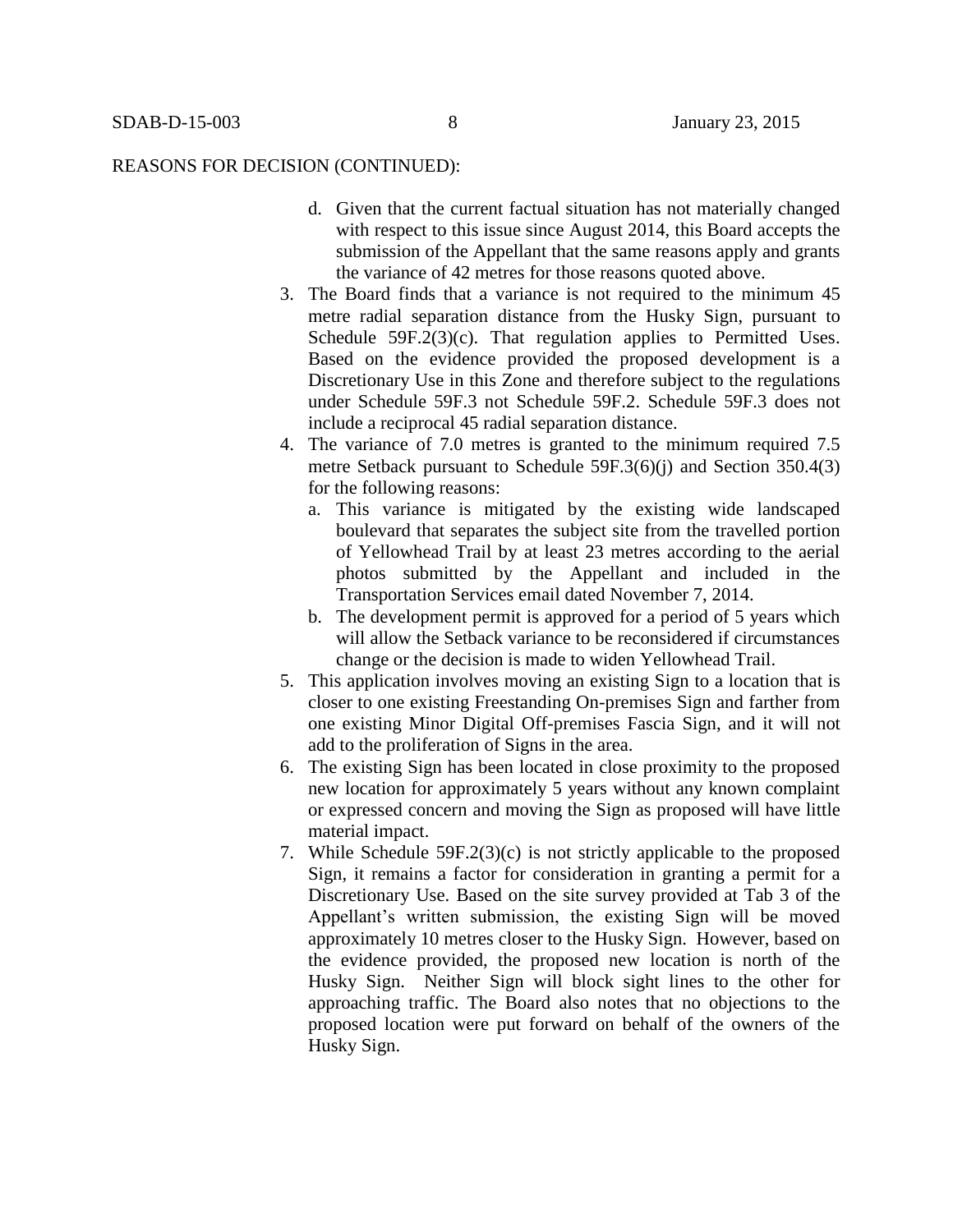#### REASONS FOR DECISION (CONTINUED):

- 8. The subject site is purely commercial in nature and there is no risk that the proposed development will affect any residential properties.
- 9. Transportation Services does not object to the proposed development subject to conditions that have been imposed.
- 10. The purpose of the Yellowhead Corridor Area Structure Plan is to guide and direct future growth and change in ways that are compatible with the efficient operation of the Trail and the industrial character of the area. Within this context, the Plan strives to implement the recommendations of the Yellowhead Corridor Land Use Study and the policies of the General Municipal Plan. However, the Board notes that neither third party advertising Signs or Digital Signs are referenced in any way in the Yellowhead Corridor Area Structure Plan as a means to achieve the stated purposes of this Plan.
- 11. There were no letters of objection received and no one appeared in opposition to the proposed development.
- 12. The Board recognizes the practical benefit in moving the existing Sign from City owned property onto the subject site.
- 13. Based on the above, it is the opinion of the Board, that the proposed development, with the conditions imposed, will not unduly interfere with the amenities of the neighbourhood nor materially interfere with or affect the use, enjoyment or value of neighbouring parcels of land.

# **IMPORTANT INFORMATION FOR APPLICANT/APPELLANT**

- 1. **THIS IS NOT A BUILDING PERMIT.** A Building Permit must be obtained separately from the Sustainable Development Department, located on the  $5<sup>th</sup>$  Floor, 10250 – 101 Street, Edmonton.
- 2. When an application for a Development Permit has been approved by the Subdivision and Development Appeal Board, it shall not be valid unless and until any conditions of approval, save those of a continuing nature, have been fulfilled.
- 3. A Development Permit shall expire and shall no longer be valid after one year from the date of approval of the Permit, if no construction has been initiated. However, if the permit holder is unable to proceed pending a court decision involving the proposed development, time shall not run until such proceedings are finally completed. For further information, refer to Section 22 of the Edmonton Zoning Bylaw, 12800.
- 4. Notwithstanding clause (3) above, if a Building Permit is issued for the development within the twelve month period, the Development Permit issued therefore shall not lapse unless and until the Building Permit so issued is cancelled or allowed to lapse by virtue of work not having commenced within the statutory minimum period.